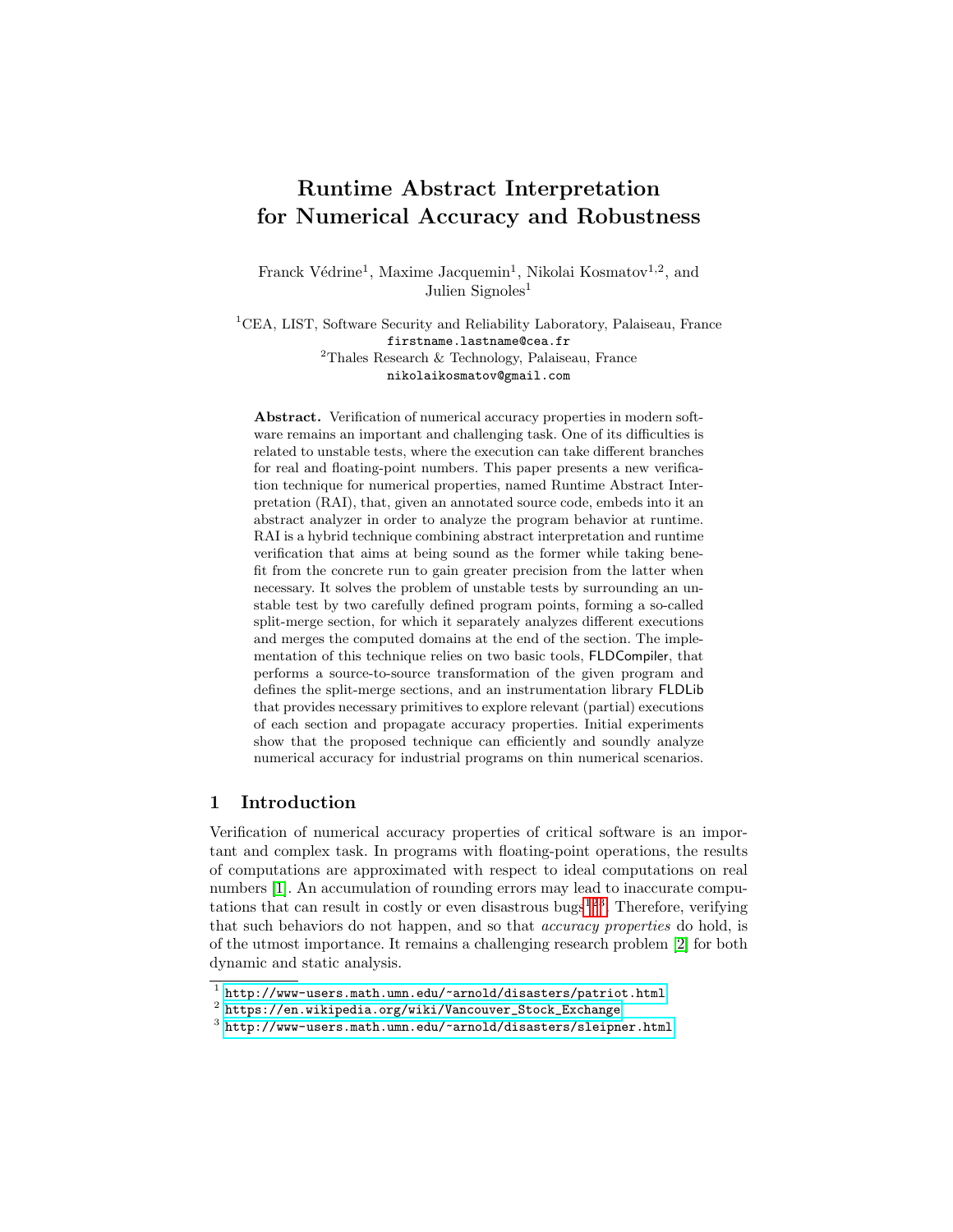Abstract interpretation [\[3\]](#page-20-2) and runtime verification [\[4\]](#page-20-3) are two well-established program analysis techniques for verifying program properties. The former is a static technique that soundly over-approximates the program behaviors in order to verify at compile time that all of them satisfy some property of interest  $P$ , while the latter is a dynamic technique that monitors a concrete execution in order to check that this execution satisfies  $P$  at runtime. Both techniques have many successful applications [\[5,](#page-20-4)[6\]](#page-20-5), but suffer from intrinsic limitations abstract interpretation may be too slow and imprecise to be tractable, while runtime verification cannot soundly reason about all possible executions and may have a hard time to deal with properties that rely on non-executable models (e.g. real numbers) or several execution traces.

This paper presents a new verification technique for verifying numerical accuracy properties, named Runtime Abstract Interpretation (RAI), as a hybrid verification technique combining abstract interpretation and runtime verification. Similar to [\[7\]](#page-20-6) and modern symbolic execution tools [\[8\]](#page-20-7), the main idea of RAI is to turn a given program into an abstract interpreter for that program, following — in the simplest case — the same control-flow structure. It replaces (i) the concrete values by the abstract values in an abstract domain and (ii) the concrete floating-point operations and comparisons by abstract transformers and predicates. By embedding an abstract interpretation engine into a runtime program execution, it aims at being sound as the former while taking benefit from the concrete run to retrieve the precision of the latter (even if the execution context is unknown at compile time, e.g. in presence of numerical inputs from an external database). It also can analyze programs while taking into account uncertainty of their inputs (e.g. coming from sensors), providing guarantees on their robustness [\[9\]](#page-20-8).

The main difficulty of numerical property verification consists in handling unstable tests in a sound way. Indeed, an unstable test happens for instance when the guard of a conditional statement depends on a floating-point expression and can be evaluated to a boolean value different from the one relying on the real values. For example, if before the statement  $if(x<0)\{... \}$ else $\{... \}$ we have  $x \in [-0.1, 0.2]$ , the theoretical execution for the exact (real) values can follow the then branch, while the machine (floating-point) values can lead to the else branch. In such a case, the program execution flow diverges from the theoretical one in real numbers. For a sound analysis of the program, both branches should be considered and a possible imprecision of variables in the rest of the program should be computed comparing different control flows. Some existing tools [\[10](#page-20-9)[,11](#page-20-10)[,12\]](#page-20-11) can soundly support unstable tests, but do not scale to large industrial code with  $> 10,000$  LOC.

RAI solves this issue by surrounding an unstable test by two carefully defined program points, split and merge, delimiting a so-called split-merge section, for which it separately analyzes different executions and soundly merges the computed abstract values at the end of the section. To make the technique efficient, the (partial) executions of the section are enumerated and separately analyzed only within the section itself, without repeating each time a common execution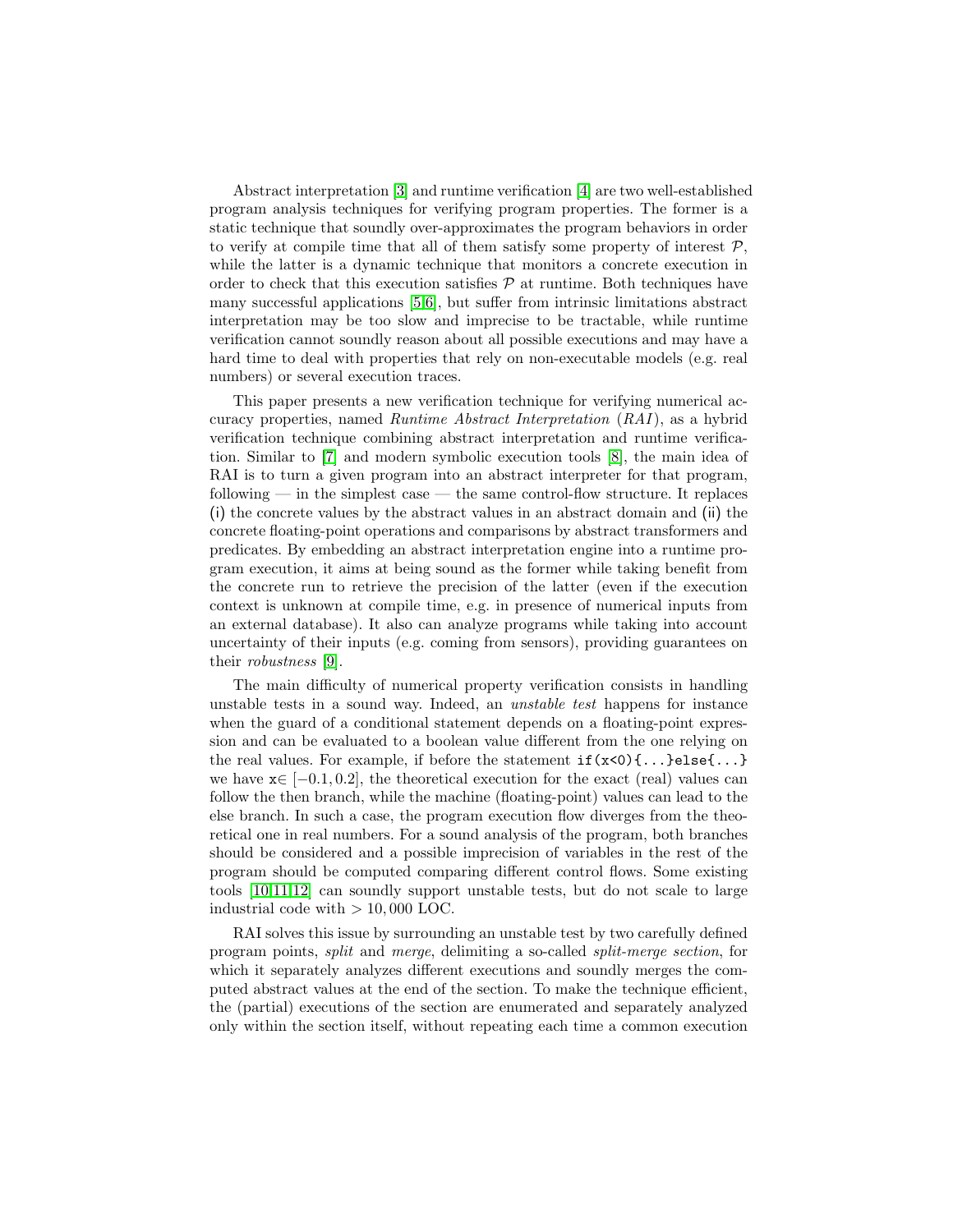prefix and suffix before and after the section, thanks to storing and retrieving the context at the split point. A split-merge section is defined as the smallest part of the program that suits the analysis goals, while the lists of variables to save and to merge are carefully minimized. To further reduce repeated execution segments, split-merge sections can be nested: the section defined for some unstable test can be a strict subset of that for another test.

We have implemented a prototype RAI toolchain for verifying numerical accuracy and robustness properties on C code. Numerical properties can be specified using a set of dedicated primitives, or more generally, as annotations in the ACSL specification language [\[13\]](#page-20-12), which are then translated into instrumented C code using these primitives by the (existing) runtime assertion checker E-ACSL [\[14\]](#page-21-0) that was recently extended for their support [\[15\]](#page-21-1). The main steps of the toolchain rely on two new tools, FLDCompiler, that defines the split-merge sections, and an instrumentation library  $FLDLib<sup>4</sup>$  $FLDLib<sup>4</sup>$  $FLDLib<sup>4</sup>$ , that provides necessary primitives to explore partial executions of a section and propagate accuracy properties. Each component can be used separately, or can be easily replaced. For instance, it is possible to replace FLDLib by Cadna [\[16\]](#page-21-2) to obtain accuracy verification by stochastic propagation instead of conservative propagation. We have evaluated our prototype on several small-size numerical C programs, and on two industrial case studies of synchronous reactive systems of several dozens of thousands of lines of code. The results show that the proposed technique can efficiently and soundly analyze numerical accuracy for industrial programs on *thin numerical* scenarios (i.e. small intervals of inputs).

#### Summary of Contributions:

- a new hybrid verification technique, named Runtime Abstract Interpretation, for verifying numerical accuracy and robustness properties, that embeds an abstract interpretation engine into a runtime execution and relies on splitmerge sections;
- a modular prototype implementation of RAI based on two main components: FLDCompiler and FLDLib;
- an empirical evaluation of the whole toolchain on representative programs, including industrial case studies.

Outline. Section [2](#page-2-1) presents our motivation on a concrete example. Section [3](#page-4-0) provides an overview of RAI. Section [4](#page-6-0) presents the main components of the technique. Section [5](#page-14-0) shows experimental results. Finally, we present related work in Sec. [6,](#page-18-0) and conclude in Sec. [7.](#page-19-0)

## <span id="page-2-1"></span>2 Motivating Numerical Example

Floating-point operations approximate ideal computations on real numbers [\[1\]](#page-20-0) and, therefore, can introduce rounding errors. Accuracy properties express that these errors stay in acceptable bounds. Robustness of the system means that a

<span id="page-2-0"></span><sup>&</sup>lt;sup>4</sup> The source code of FLDLib is available at <https://github.com/fvedrine/fldlib>.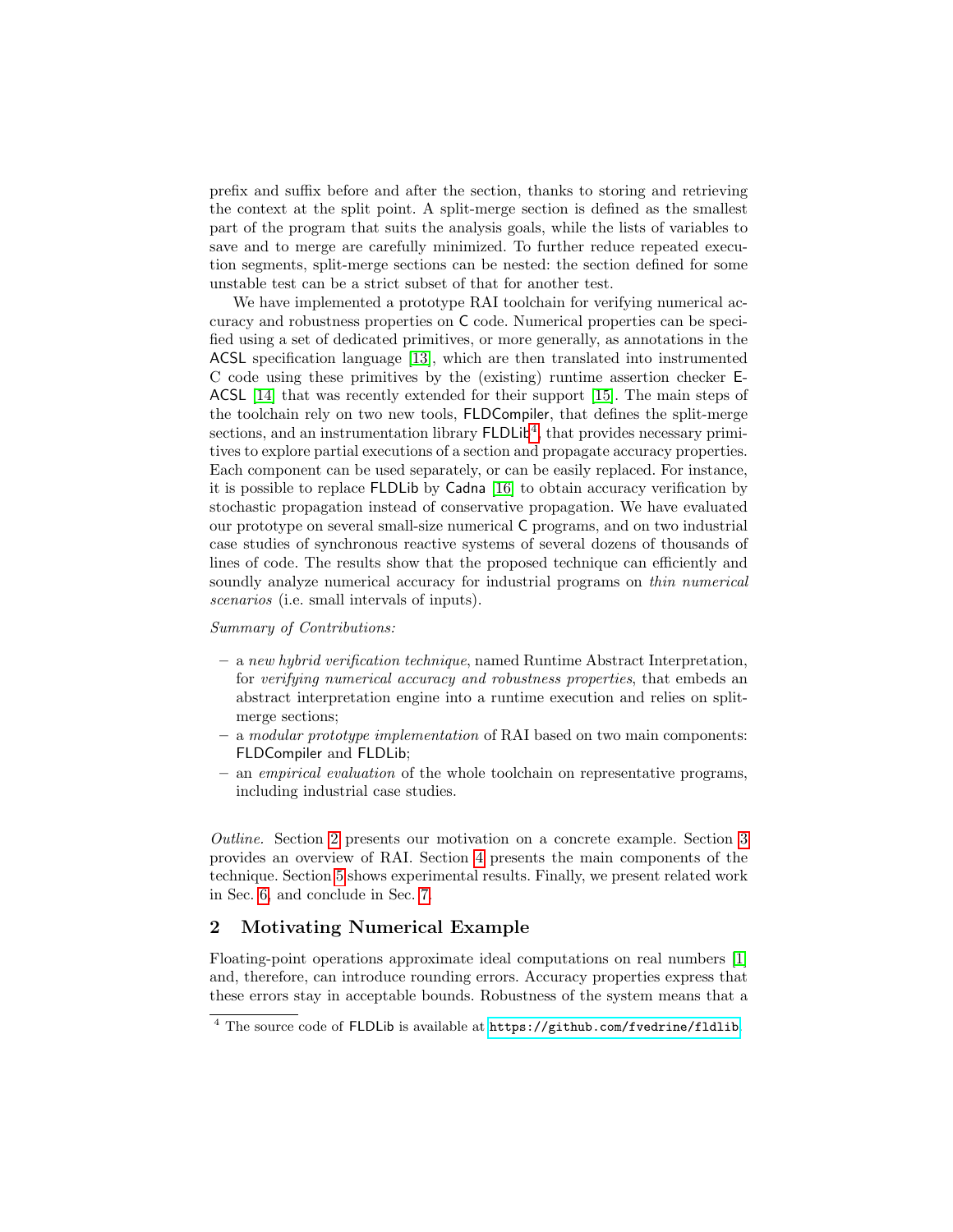```
1 double interpolate (double *tbl, int n, double in) {<br>2 double out:
2 double out;<br>3 int idx = (\frac{3}{2} int idx = (int) in; // truncation to an integer
4 if (idx < 0 || idx > = n-1) // out-of-bound \text{ values}<br>5 out = (idx < 0) ? tbl[0] : tbl[n-1];
6 e lse // computation from the two closest integer values
7 out = tbl [idx] + (in - idx) * (tbl [idx+1] - tbl [idx]);<br>8 return out:
      return out:
9 }
```


small perturbation of the inputs (e.g. due to possible sensor imprecision [\[9\]](#page-20-8)) will cause only small perturbations on its outputs.

Consider for instance the C function of Fig. [1.](#page-3-0) It implements an interpolation table tbl composed of n measures for linear approximation of a continuous function on a point in  $\in [0, n-1]$ . Such tables are quite common in numerical analysis. We are interested in two properties:

- accuracy: the round-off error of the result (out) increases the imprecision of the input (in) by at most twice the biggest difference between two consecutive measures of the table;
- robustness: the previous property is satisfied not only for every concrete input value in, but also for any value near it (in  $[\text{in} - \varepsilon, \text{in} + \varepsilon]$  for a given small  $\varepsilon > 0$ ).

The first property will be (more precisely) expressed by the assertion of Fig. [4,](#page-7-0) as we will explain in Sec. [3.](#page-4-0) Both properties are verified for  $in \in [0, n-1]$ , but fail for values around  $-1$ . Indeed, for two close input values  $-1$  and  $-1+\varepsilon$  of in (with a small  $\varepsilon > 0$ ), idx is equal to  $-1$  and 0 respectively. Therefore the result out is equal to tbl[0] and tbl[0]+(-1+ $\varepsilon$ )×(tbl[1]-tbl[0]) ≈ 2×tbl[0]-tbl[1] respectively: that is an obvious discontinuity. Any tool checking this property should raise an alarm if (and, optimally, only if) such an input is encountered.

Numerical analysis of a complex computation-intensive industrial application (typically, ¿10,000 lines of code) for the whole set of possible inputs is not feasible in the majority of cases. A suitable numerical property can be complex to define (and even in this example, the property above should be slightly corrected to become true, as we explain in Sec. [3\)](#page-4-0). Expressing such properties for a large interval of values (like the interval in  $\in [0, n-1]$  in our example) is not always possible (e.g. for more complex properties or functions) or not sufficient to ensure the desired precision (e.g. on irregularly-spaced interpolation data when the table entries become greater on some sub-intervals while a more precise estimate is required for other sub-intervals, or in presence of singularities). A more precise estimate can often be found on smaller intervals (as we will illustrate on Fig. [6](#page-10-0) in Sec. [4.2\)](#page-8-0).

In practice, industrial engineers often seek to ensure accuracy and robustness properties by considering a rich test suite and by replacing in each test case the concrete value of each input variable by an interval around this concrete value, thus creating a thin numerical scenario from the test case. This approach allows engineers to check accuracy and robustness on such thin scenarios, better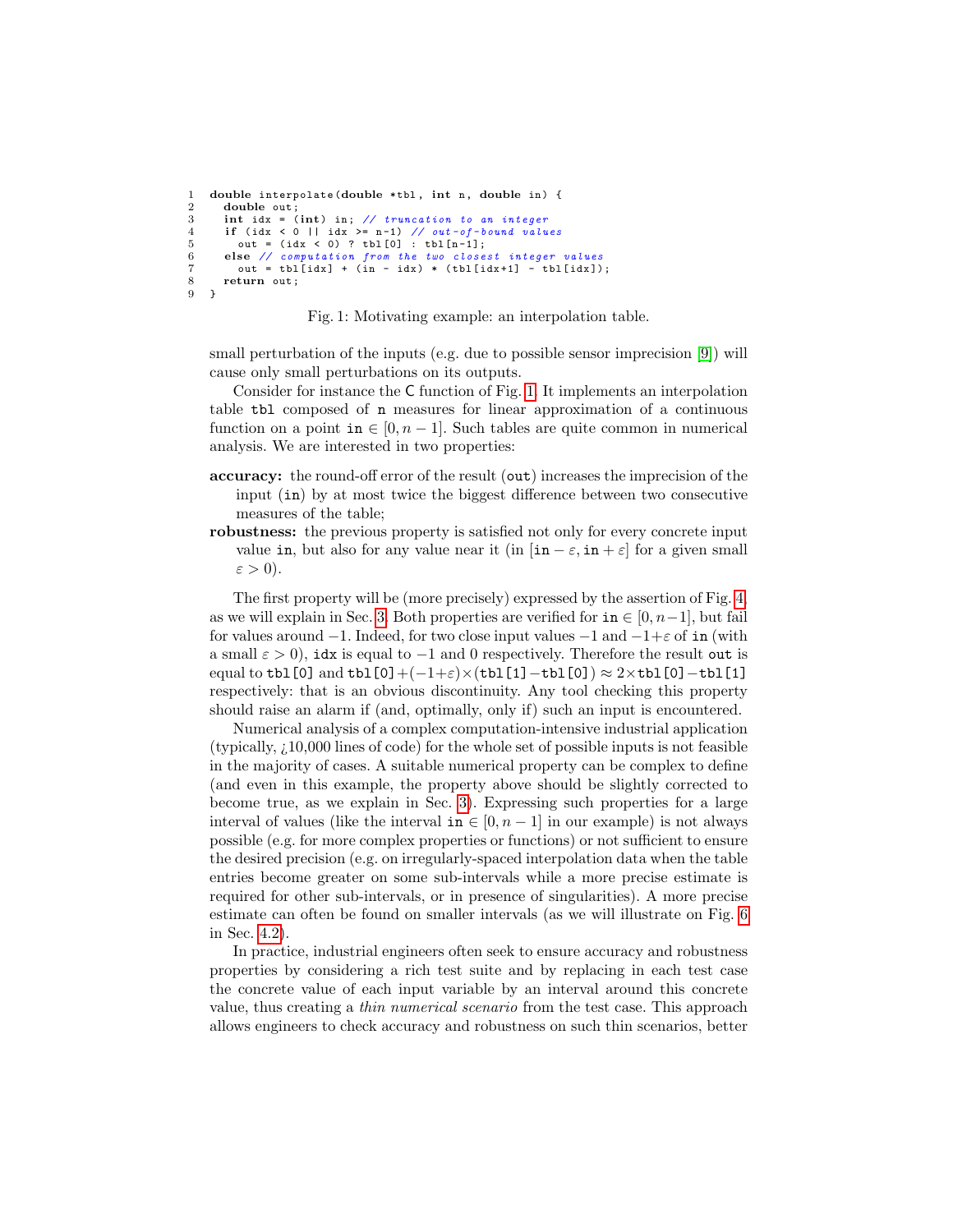understand the numerical properties of the program, and possibly prepare their later proof if it is required. The purpose of the present work is to provide a practical and sound technique for this goal.

Dynamic analysis tools cannot soundly assess robustness and accuracy for an interval of values because they do not reason for intervals and can only check properties for a specific execution with given concrete inputs  $(Is$ cause of unstable tests, like at lines 3–4: the branch taken at runtime for machine values may be different from the theoretical execution with real numbers. The imprecision of computation of in (prior to the call) could lead to executing, say, the positive branch at runtime while the negative branch should be executed in real numbers (Issue 2a).

Abstract interpreters can also have a hard time to deal with (possibly, nested) unstable tests [\[9](#page-20-8)[,12\]](#page-20-11) *(Issue 2b)*. They also hardly keep precise relationships between variables, e.g. between idx and in after the truncation from double to int at line 3. That usually leads to imprecise analysis results (Issue 3). In addition, a practical abstract interpreter usually requires to stub input-output  $(I/O)$  functions such as communications with the environment in order to model possible behaviors outside the analysis scope *(Issue 4)*. In our example, the interpolation table values can be read during system initialization from a file by another function, like we often observed it in industrial code.

Last but not least, the user needs to express the accuracy properties in a formal way and the analysis tools need to understand them. For that purpose, a formal specification language for numerical properties is required (Issue 5).

In this paper, we propose a new hybrid verification technique for verifying accuracy and robustness properties, named Runtime Abstract Interpretation (RAI), embedding an abstract interpretation engine into the runtime execution, where:

- a dedicated extension of a formal specification language solves Issue 5 (Sec. [4.1\)](#page-6-1);
- relying on concrete runs solves Issue 4, with two possibilities: either by taking the concrete values from the environment (when these values are known to be fixed)or by defining value and error intervals for them (when they are not fixed);
- Issue 3 is solved since the relations between variables are implicitly kept by the execution flow, while the RAI toolchain automatically replaces the concrete floating-point values and operations by their abstract counterparts that soundly take into account round-off errors (Sec. [4.2\)](#page-8-0);
- representing concrete values by abstract ones solves Issue 1;
- analyzing possible executions solves Issues 2a and 2b (Sec. [4.3\)](#page-10-1).

# <span id="page-4-0"></span>3 Overview of Runtime Abstract Interpretation

Figure [2](#page-5-0) describes the whole process of RAI. In bold font we show the main steps and elements (detailed in Sec. [4\)](#page-6-0) that we have designed from scratch or extended from earlier work. We illustrate these steps for the function abs of Fig. [5a](#page-9-0).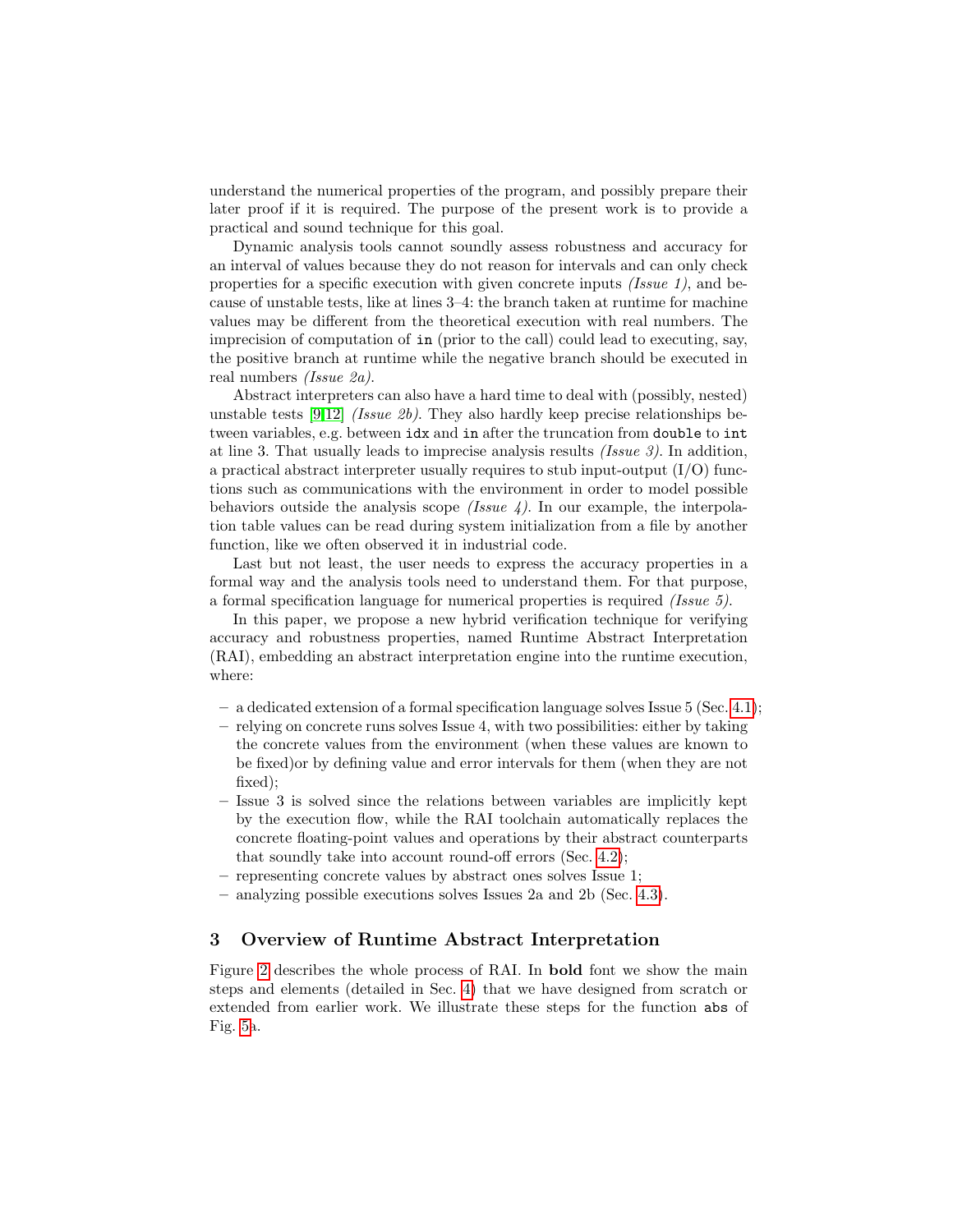<span id="page-5-0"></span>

Fig. 2: Principle of Runtime Abstract Interpretation.

A key element of the RAI toolchain is FLDLib, the Abstract Analysis Library (presented in Sec. [4.2\)](#page-8-0). It implements (in  $C_{++}$ ) the required primitives of the analyzer (e.g. abstract domain types, transfer functions, join operators of abstract domains, split and merge instructions). Its implementation is eventually linked to the user code to produce a Self-Analyzing Executable Code, but only its API is required at compile time to allow calls to its primitives.

Our RAI toolchain takes as inputs a C source code with formal annotations in the ACSL specification language [\[13\]](#page-20-12) that express numerical properties to be verified in the code. The first step consists in encoding the annotations as additional source code in order to evaluate them at runtime. It produces an instrumented code, that we call here Self-evaluating Code. This step is performed by the pre-existing runtime assertion checker of the Frama-C verification platform [\[17\]](#page-21-3), namely the E-ACSL tool [\[14](#page-21-0)[,18\]](#page-21-4), that we have extended to support the target numerical properties (cf. Sec. [4.1\)](#page-6-1). Alternatively, the user can manually instrument the code with property checking instructions using primitives provided by FLDLib.

For example, the assertion on lines 28–29 of Fig. [5a](#page-9-0) (stating that the absolute error  $x_e$  of x at that point is between the given bounds) will be translated by E-ACSL into C code using the corresponding primitive (accuracy assert ferr) provided by FLDLib. For short, we will give below a pseudo-code translation on line 29 of Fig. [5b](#page-9-0).

The second step of RAI is performed by FLDCompiler that embeds an abstract analyzer into the code by extending the behavior of all numerical operations. It leads to Self-analyzing code (in  $C_{++}$ ) able to analyze the target annotations in addition to the normal code behavior. For that purpose, the double and float types are overloaded and become abstract domains represented by struct types. So, a variable float x becomes a tuple of abstract values  $x = (x_r, x_f, x_e, x_{rel})$ whose elements represent the ideal (real) domain  $x_r$ , the machine (floating-point)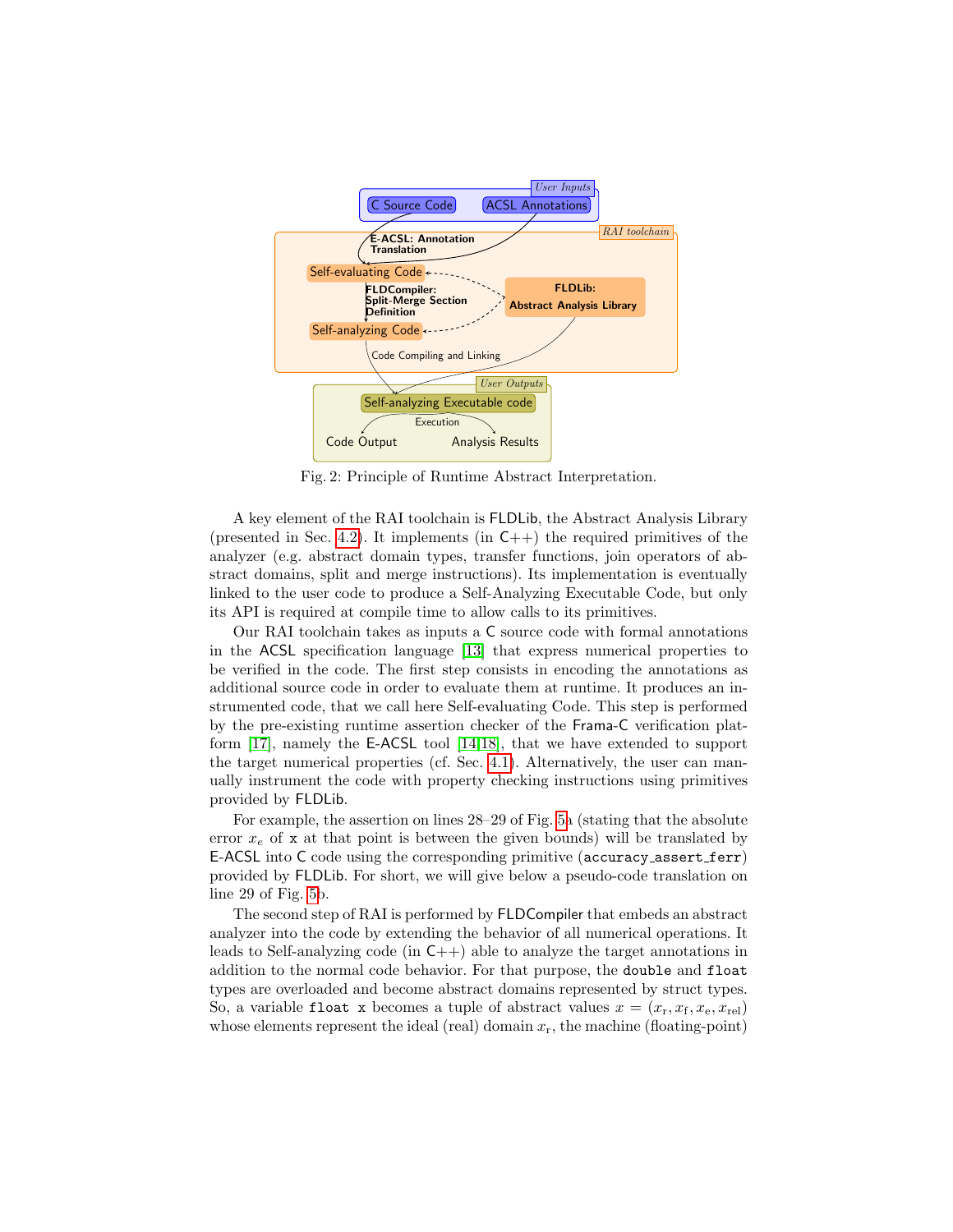domain  $x_f$ , the absolute error domain  $x_e$ , and the relative error domain  $x_{rel}$ . Other numerical comparisons and operations are overloaded to soundly propagate these domains (cf. Sec. [4.2\)](#page-8-0). To handle unstable tests, FLDCompiler defines split-merge sections allowing the analyzer to run some execution segments several times when it is necessary to relate machine and real values of diverging executions (cf. Sec. [4.3\)](#page-10-1).

For the example of Fig. [5a](#page-9-0), FLDCompiler inserts split and merge instructions on lines 8 and 23 in order to surround the unstable test on line 14 and allow the analyzer to re-execute the code between them when necessary. Let  $b^r, b^f$  denote the branches (i.e. the truth values of b) executed, resp., for a real and a machine value of x. Basically, RAI partitions the domain of values of  $x$  into four subsets such that  $(b^r, b^f) = (0, 0), (0, 1), (1, 0)$  or  $(1, 1)$ . The corresponding execution paths within the limits of the section are analyzed separately for each subset, and the results are soundly merged at the end of the section. For example, the subset  $(b^r, b^f) = (1, 0)$  is here defined by  $x_r < 0, x_f \ge 0$ . For this subset the section will be executed twice: once forcing the true branch  $b = 1$  to compute the expected real domain, and once forcing the false branch  $b = 0$  to compute the resulting machine domain, both being needed to soundly merge the results and compute errors. If another unstable test is met inside the section, the tool (dynamically) partitions the current subset into smaller subsets to explore relevant execution flows for the domains of values that do lead to these flows. Broadly inspired by dynamic symbolic execution [\[8,](#page-20-7)[19\]](#page-21-5) (but more complex in our case due to the need of soundly merging/re-slitting subexecutions to make the approach efficient), this exploration is the most technical part of the contribution. Its main ideas will be presented below in Sec. [4.3](#page-10-1) using Fig. [5b](#page-9-0).

The third step of RAI is "compile  $\&$  link" using a standard  $C++$  compiler. It embeds the abstract analysis primitives' code into the final executable. Executing it performs the analysis, evaluates the annotations and produces the code output as if executed in a normal way, without RAI. If an annotation fails, the failure can be reported and, if desired, the execution can be aborted.

## <span id="page-6-0"></span>4 The RAI Technique in More Detail

#### <span id="page-6-1"></span>4.1 Primitives to Express Numerical Properties

We rely on (a rich, executable subset of) the ACSL specification language [\[13,](#page-20-12)[20\]](#page-21-6) to express accuracy properties on C programs. It is a powerful language, well supported by the Frama-C  $[17]$  platform. Among others, it comes with a runtime assertion checker, named E-ACSL [\[14\]](#page-21-0), that converts the formal annotations into C code to check them at runtime.

Specification. ACSL annotations are logical properties enclosed in special comments /\*@. . . \*/. They include pre-/postconditions and assertions that may be written before any C instruction. They can contain logical functions, predicates and comparison operators over terms. All constants and numerical operators are over mathematical numbers (integers in  $\mathbb{Z}$ , or rationals in  $\mathbb{Q}$ , depending on the context). C integers and floating-point values are implicitly coerced to their mathematical counterparts.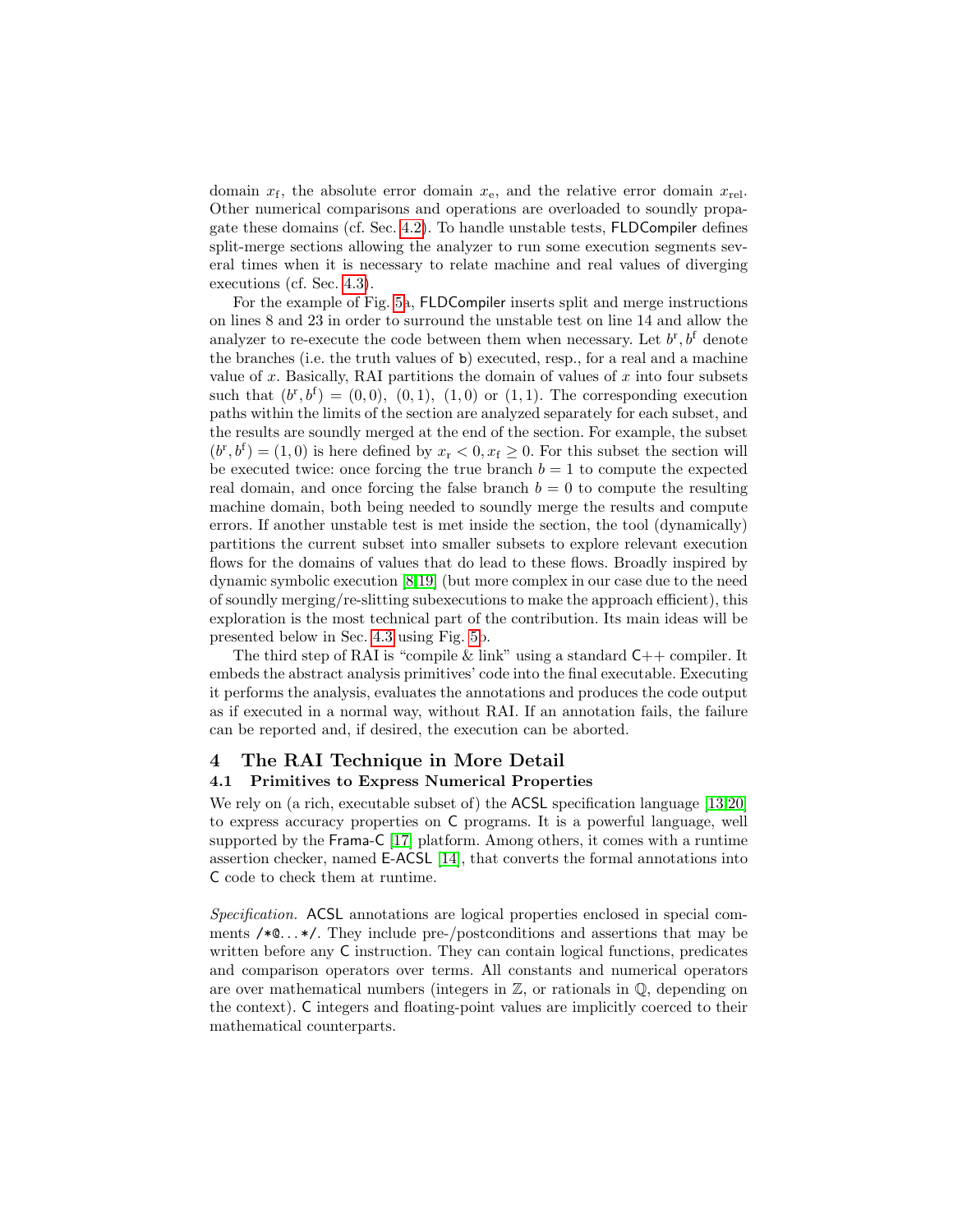<span id="page-7-1"></span>

| Built-in name                                                                              | : type                                 |
|--------------------------------------------------------------------------------------------|----------------------------------------|
| accuracy_get_[f,d][rel]err                                                                 | : $\mathbb{F} \to \mathbb{Q}^2$        |
| accuracy_get_[f,d]real                                                                     | : $\mathbb{F} \to \mathbb{Q}^2$        |
| accuracy_get_[f,d]impl                                                                     | : $\mathbb{F} \to \mathbb{Q}^2$        |
| accuracy_enlarge_[f,d]val_err: $\mathbb{F} \times \mathbb{Q}^4 \to \texttt{bool} $         |                                        |
| accuracy_assert_[f,d][rel]err $\,:\mathbb{F}\times\mathbb{Q}^{2}\rightarrow\mathsf{bool} $ |                                        |
| $[[f,d]$ print                                                                             | : $\mathbb{F} \rightarrow \text{bool}$ |

Fig. 3: Numerical built-ins extending ACSL. The first three built-ins are logic functions, while the three others are predicates. Their counterparts exist in FLDLib.

```
\frac{1}{2} /*0 assert<br>2 \let (
2 \let ( err_min, err_max ) = accuracy_get_derr (in); // primitive<br>3 \let cst = max_distance (tbl, n); // logic function
3 \ let cst = max_distance (tbl, n);<br>4 \ let (val_min, val_max) = accuracy_get_ou
4 \let ( val_min, val_max ) = accuracy_get_dimpl ( out ); // primitive<br>5 \let bound = max (-val_min, val_max ); // logic function
5 \ let bound = max(-val\_min, val\_max);<br>6 accuracy\_assert\_derr(out,6 accuracy_assert_derr (out,<br>
7 -2.0 * cst * max (-err_min
7 -2.0 * cst * max (-err_min, err_max) - 1e-16 * bound,<br>8 +2.0 * cst * max (-err min, err max) + 1e-16 * bound)
                +2.0 * \text{cst} * \text{max}(-\text{err\_min}, \text{err\_max}) + 1e-16 * \text{bound}); */
```
Fig. 4: ACSL assertion expressing — more precisely — the accuracy property of Sec. [2](#page-2-1) for the function of Fig. [1.](#page-3-0)

To express numerical properties, we have extended ACSL with a rich set of numerical built-ins presented in Fig. [3,](#page-7-1) in which  $F$  denotes either type float (if  $f$ ) or double (if d). These primitives have their C counterparts supported by the FLDLib library. The two built-ins starting with accuracy enlarge enlarge the values and the absolute errors to the two pairs of bounds provided as arguments. The accuracy assert built-ins check whether the absolute or (if rel is indicated) the relative error is included within the given bounds. The accuracy get [rel]err built-ins return the lower and upper bounds of the absolute or relative error, while the accuracy get real/impl built-ins return the bounds of the real-number or implementation domain. The last built-ins print information about the internal FLDLib representation.

A simple ACSL assertion, stating that the absolute error is in the provided bounds, is given on lines 28–29 of Fig. [5a](#page-9-0). As another example, the accuracy property stated in Sec. [2](#page-2-1) for the program of Fig. [1](#page-3-0) can be expressed more precisely—by the assertion of Fig[.4.](#page-7-0) Here, the logic function max distance computes the maximal distance between two successive elements of y, that is,  $\max_{i=0,\ldots,n-2} |y[i+1]-y[i]|$ . Lines 4–5 compute the upper bound for  $|\text{out}|$ , which is used in the last terms on lines 7–8, added to take into account a small round-off error from the addition operation on line 7 in Fig. [1.](#page-3-0) This correction illustrates the difficulty to define correct error bounds for machine computation. Robustness follows from this assertion: a small input error leads to a small output error.

Encoding for Runtime Checking. We have extended the E-ACSL tool in two ways to support numerical properties. First, the numerical built-ins of Fig. [3](#page-7-1) are directly compiled into their FLDLib counterparts. Second, since the ACSL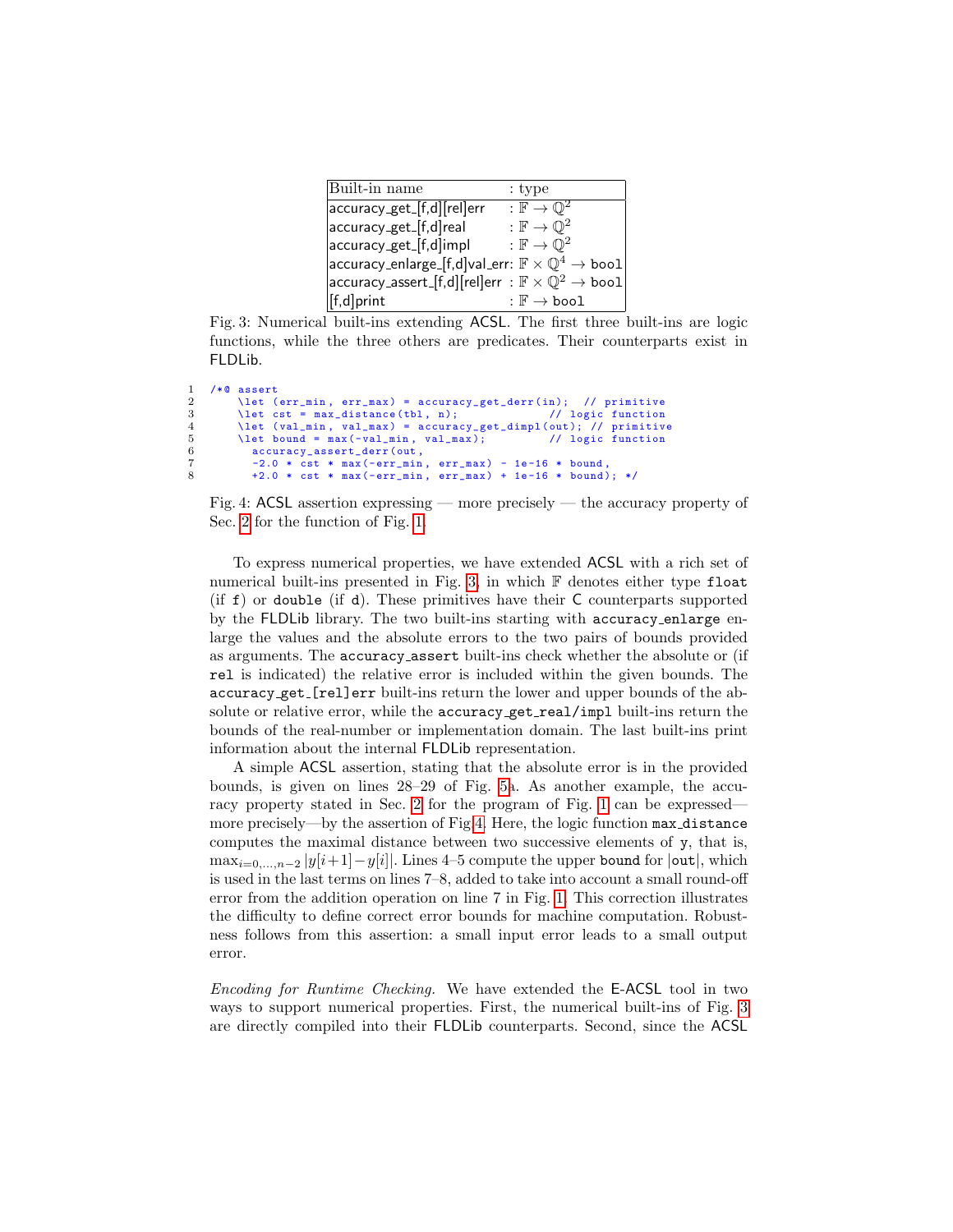specification language relies on mathematical integers and rational numbers, the generated code cannot soundly use standard C operators over integral or floating-point types. Instead, E-ACSL generates special code relying on GMP library<sup>[5](#page-8-1)</sup> to soundly represent mathematical integers and rationals. This translation has been optimized to rely on the machine representation as much as possible, when the values fit it, and generate GMP code only when necessary. This second extension is outside of the main scope of this paper and is not presented here.

#### <span id="page-8-0"></span>4.2 Propagating Abstract Values at Runtime

The presentation of RAI focuses on the key design ideas and refers to fragments of Fig. [5](#page-9-0) that provides a (simplified pseudo-code) version of the resulting Selfanalyzing Code for function abs. The reader can refer to the source code of FLDLib for more detail.

FLDLib is an open-source instrumentation library that infers accuracy properties over C or C++ code. It implements numerical abstract domains inspired by those implemented in the close-source tool Fluctuat [\[10\]](#page-20-9). Since these domains themselves are not a key contribution of this paper, we present them briefly.

FLDLib only deals with detecting numerical errors and computing domains of numerical variables. Discrete values (pointers included) are only enumerated. In particular, it has no pointer analysis. Therefore, it is better used on thin scenarios that encompass concrete test cases in small intervals. In such scenarios, pointers have only one or two possible value(s). This way, RAI scales to large numerical codes or numerical pieces of code inside bigger developments  $(>10,000)$  lines of code).

Domains. FLDLib domains combine intervals and zonotopes [\[21\]](#page-21-7). Zonotopes allow to maintain linear relationships between program variables V that share the same perturbations (noise symbols) by mapping  $V$  to affine forms. Sharing noise symbols between variables helps at keeping precise information since it means that the source of uncertainty is the same. We do not detail the zonotope domain here for lack of space, but Fig. [6](#page-10-0) illustrates the benefits of combining zonotopes and intervals, in particular with a domain subdivision. For instance, if  $x \in [0, 1]$ , an interval is more precise than a zonotope for representing  $x^2$  (providing an interval  $x^2 \in [0,1]$  instead of  $[-0.25,1]$ , cf. the projection of abstractions onto the  $x \times x$  axis in Fig. [6a](#page-10-0)), but less precise for representing  $x - x^2$  ([-1, 1] instead of [0, 0.25], cf. the distance from the diagonal in Fig. [6a](#page-10-0)). The intersection of both abstractions provides more precise results (Fig. [6b](#page-10-0)). A subdivision of the input interval into two sub-intervals significantly improves the results (Fig. [6c](#page-10-0),d) — the orange area of Fig. [6d](#page-10-0) is much less than in Fig. [6b](#page-10-0). As mentioned in Sec[.2,](#page-2-1) using thin scenarios helps to keep precise relationships between variables.

Type Redefinition and Operation Overloading. A key principle of FLDLib consists in redefining double and float types and overloading all related operations. The float type becomes a structure that is called in this paper float fld

<span id="page-8-1"></span> $^5$  <https://gmplib.org/>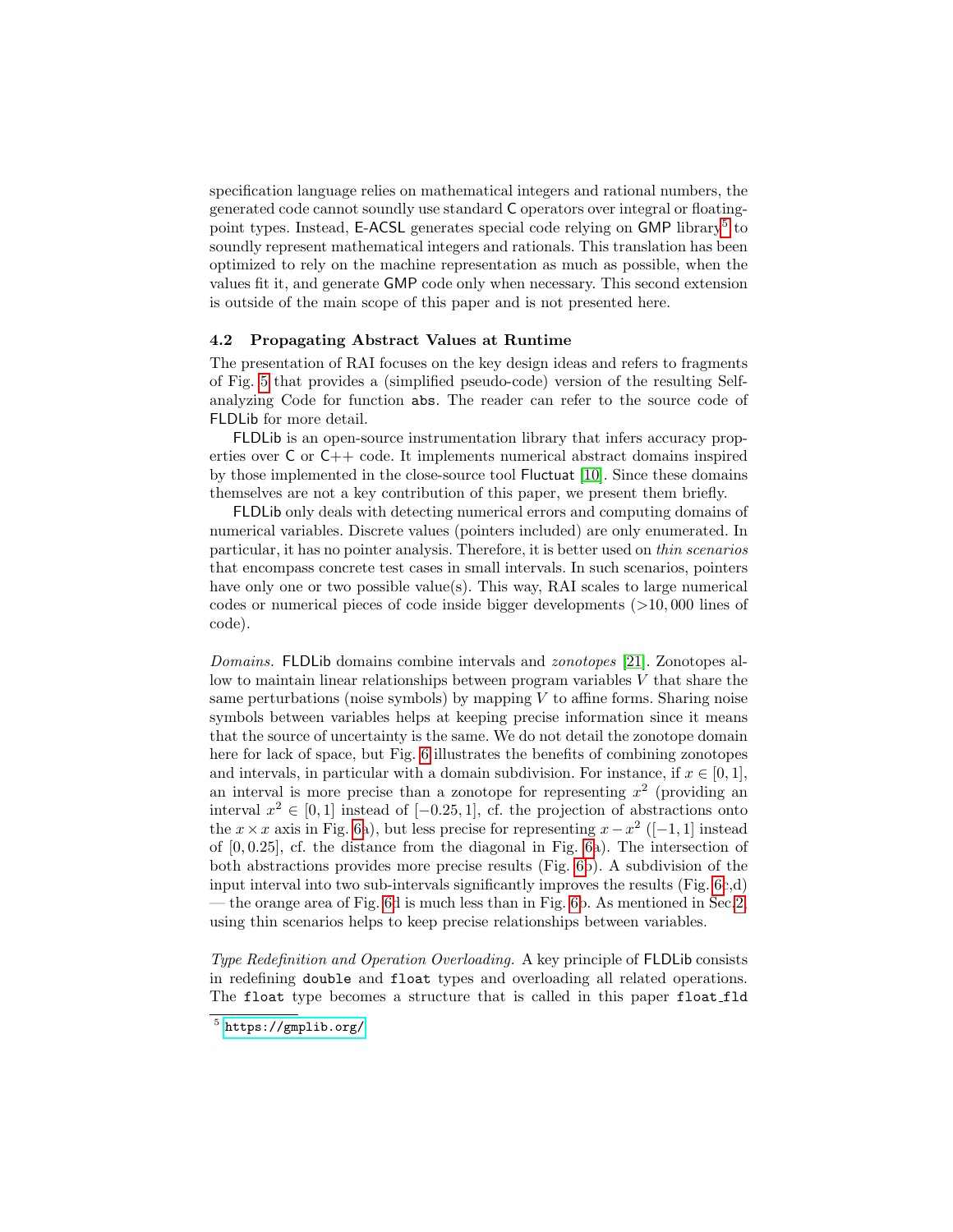```
_1 float abs (float x) {
 2
 3
 4
 5
 6 // Here FLDCompiler
 7 // will insert:
 s // split(x);
 9
10
11
12
13
14 int b = (x < 0);15 if (b) {
16 \quad x = -x;
17 }
18
19
2021 // Here FLDCompiler
_{22} // will insert:
_{23} // merge(x);
24
25
26 // Will be translated to C by E-ACSL:
27 /*\theta assert
28 accuracy_assert_ferr (x,
29 -1e-5, 1e-5); */
30 return x :
31 }
                                                             1 float abs ( float fld x) \frac{1}{x} = (x_r, x_f, x_e) = (real, float, error)\quad \text{int } b^{\text{r}} \, , \, b^{\text{f}} \, , \, b^{\text{exec}} \, ;\text{10 at } -\text{fld } x^{\text{save}}, x^{\text{merged}}, x^{\text{tmp}};x^{\text{save}} = x; // store init. domains at split-merge section entry
                                                             5 x^{\text{merged}} = (\bot, \bot, \bot); // set merged domains to empty<br>6 // fix branches taken for real and machine values:
                                                                   // fix branches taken for real and machine values
                                                              \tau for (b^{\text{r}}, b^{\text{f}} \in \{0, 1\}) {
                                                             \begin{array}{c} 8 \\ 9 \end{array}\int 2
                                                           \begin{bmatrix} 1 & 0 \\ 0 & 0 \\ 0 & 0 \\ 0 & 0 \end{bmatrix}\begin{bmatrix} 6 \\ 10 \\ 11 \\ 12 \\ 13 \\ 14 \end{bmatrix}x^{\text{tmp}} = (\perp, \perp, \perp); // store empty domains in x^{\text{tmp}}9 for (b^{\text{exec}} \in \{b^r, b^f\}) { // fix the branch b^{\text{exec}} to follow now
                                                             x = x^{\text{save}}; // start each execution from initial domains
                                                             <sup>11</sup> // reduce domains to execute the chosen branches b^r, b^f:
                                                             12 if (b^r) Assume(x_r < 0) else Assume(x_r \ge 0);
                                                             13 if (b^f) Assume(x_f < 0) else Assume(x_f \ge 0);
                                                             int \mathbf{b} = b^{\text{exec}}; // ensure we follow the chosen branch
                                                            15 if (b) \frac{1}{2} // deduce new domains after num. operations:
                                                            16 x = ComputeUnitOp(-, x); // propagates x = -x;
                                                            17 }
                                                             <sup>18</sup> // if real/machine executions diverge, i.e. b^r \neq b^f:
                                                             19 if (b^r := b^f) { // then merge them separately
                                                             20 \qquad \qquad \textbf{if} \; (b^{\text{exec}} = b^{\text{r}}) \; x^{\text{tmp}}_{\text{r}} = \textit{Join}_{\text{r}}(x^{\text{tmp}}_{\text{r}}, x_{\text{r}});
                                                             21 if (b^{\text{exec}} = b^{\text{f}}) x_{\text{f}}^{\text{tmp}} = Join_{\text{f}}(x_{\text{f}}^{\text{tmp}}, x_{\text{f}});22 x_e^{\text{tmp}} = ComputeErr(x_r^{\text{tmp}}, x_f^{\text{tmp}});\frac{1}{2}\int_{18}\begin{bmatrix} 16 \\ 16 \\ 20 \\ 21 \\ 22 \\ 26 \end{bmatrix}\begin{array}{c} 24 \\ 25 \\ 26 \\ 26 \\ 27 \\ 28 \end{array}x = x^{\text{tmp}};\begin{array}{ccc} \text{24} & & \text{ } \\ \end{array}25 } // end of enumeration of subcases for b^{\text{exec}} \in \{b^r, b^f\}26 x^{\text{merged}} = Join(x^{\text{merged}}, x); // merge output variables
                                                             27 } // end of enumeration of possibles cases for b^r, b^f \in \{0, 1\}x = x^{\text{merged}}; // set resulting merged domains
                                                             assert (-10^{-5} \le x_e \le 10^{-5}); // translated ACSL assert
                                                            30 return x:
                                                            31 }
```
Fig. 5: (a) Function abs with an assertion and a split-merge section to be inserted by FLDCompiler, and (b) the resulting (simplified) Self-analyzing Code for RAI. For simplicity, we omit here the relative error  $x_{\text{rel}}$  in  $x = (x_{\text{r}}, x_{\text{f}}, x_{\text{e}}, x_{\text{rel}})$ .

(cf. line 1 in Fig. [5a](#page-9-0),b). A variable float x; becomes a variable float fld x; that, mathematically speaking, contains a tuple of abstract values  $(x_r, x_f, x_e, x_{rel})$ whose elements represent the real domain  $x_r$  as a zonotope, the floating-point domain  $x_f$  as an interval, the absolute error domain  $x_e$  as a zonotope, and the relative error domain  $x_{rel}$  as an interval. For simplicity, we omit the relative error computation in our examples.

Like Cadna [\[16\]](#page-21-2) (for an execution with concrete values), FLDLib uses  $C_{++}$ operator overloading to propagate these domains over the program execution (with abstract values). All arithmetic operations and comparisons, as well as casts from floating-point to integral types are thus redefined as abstract transformers.

For instance, the unary operation assignment  $x = -x$ ; can be replaced in the resulting Self-analyzing Code as a primitive  $x = ComputeUnitOp(-, x);$ (cf. line 16 in Fig. [5a](#page-9-0),b) that computes the resulting abstract values of the components of x after the operation. Similarly, a binary operation  $x = x + y$ ; is replaced by a primitive  $x = ComputeBinOp(+, x, y)$ ;. Such abstract operations (transfer functions) are well-known and we do not detail them here.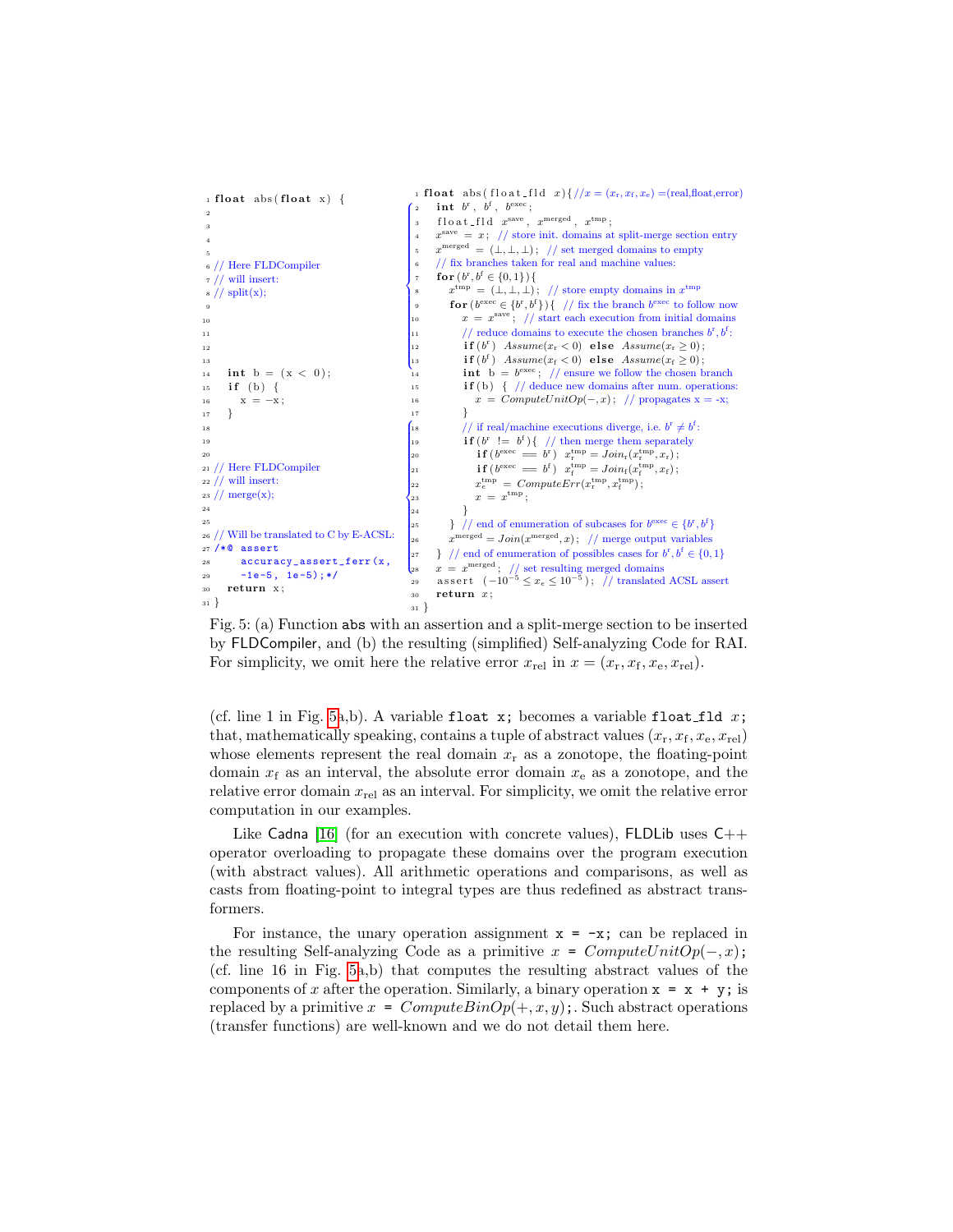<span id="page-10-0"></span>

Fig. 6: Function  $x^2$  abstracted (a) with intervals (yellow) and affine forms (orange) shown separately, and (b) the resulting intersection. The same abstractions with a subdivision, (c) shown separately, and (d) the resulting intersection.

In addition to abstract versions of all numerical operations, FLDLib provides other useful primitives for constraint propagation. In the (simplified) examples of this paper, we also use a primitive  $Assume(\text{cond})$  to assume a condition (and propagate it to all relevant domains), a primitive  $Join(x', x'')$  to merge (join) the domains coming from different execution paths, its variants  $Join_{r}(x'_{r}, x''_{r})$ and  $Join_{f}(x'_{f}, x''_{f})$  to merge the domains for real or machine numbers only, and Compute $Err(x_r, x_f)$  to compute a new error (e.g. after such a separate merge).

Operator overloading is particularly convenient in our context since it limits necessary source-to-source transformations. We also have promising initial experiments on Ada programs that support operator overloading through the libadalang library<sup>[6](#page-10-2)</sup>. A similar approach could be applied to C programs with no operator overloading capabilities, where such a transformation can be automatically done e.g. by the Clang compiler.

### <span id="page-10-1"></span>4.3 Covering All Executions for Unstable Tests

Unstable Tests by Example. The key difficulty of our method is related to unstable tests. For instance, for the conditional at line 15 in Fig. [5a](#page-9-0), if the domains and precision of x ensure that both the real number and the machine number satisfy  $x$ <0 and thus execute the same branch ( $b = 1$ ), the Self-analyzing Code needs to execute only this branch and perform the analysis (thanks to the overloaded operations) along this path to obtain a sound result. In general, the evaluation of the condition for real numbers (denoted  $b<sup>r</sup>$ ) can lead to the true or false branch (we write  $b^r = 1$  or 0, resp.), while the condition for machine numbers (denoted  $b<sup>f</sup>$ ) does not necessarily lead to the same branch. Therefore, the Self-analyzing Code has to consider four cases:  $(b^r, b^f) \in \{0, 1\}^2$  (cf. line 7 in Fig. [5b](#page-9-0)) which create a partition of the set of possible values. It analyzes each case separately (saving and restoring initial values, cf. lines 4, 10 in Fig. [5b](#page-9-0)) and finally merges the results of all cases (cf. lines 5, 26 in Fig. [5b](#page-9-0)). For each case, the domains are reduced to fit the assumption of the case (cf. lines 12–13 in Fig. [5b](#page-9-0)) before a new execution starts.

We denote by  $b^{\text{exec}}$  the branch(es) to be executed in each case. For each of the two cases with  $b^r = b^f$  (where real and machine numbers activate the same branch), it is sufficient to execute only that branch, that is,  $b^{\text{exec}} = b^{\text{r}} = b^{\text{f}}$ , since its execution by assumption (and thanks to the overloaded operations)

<span id="page-10-2"></span> $^6$  <https://github.com/AdaCore/libadalang>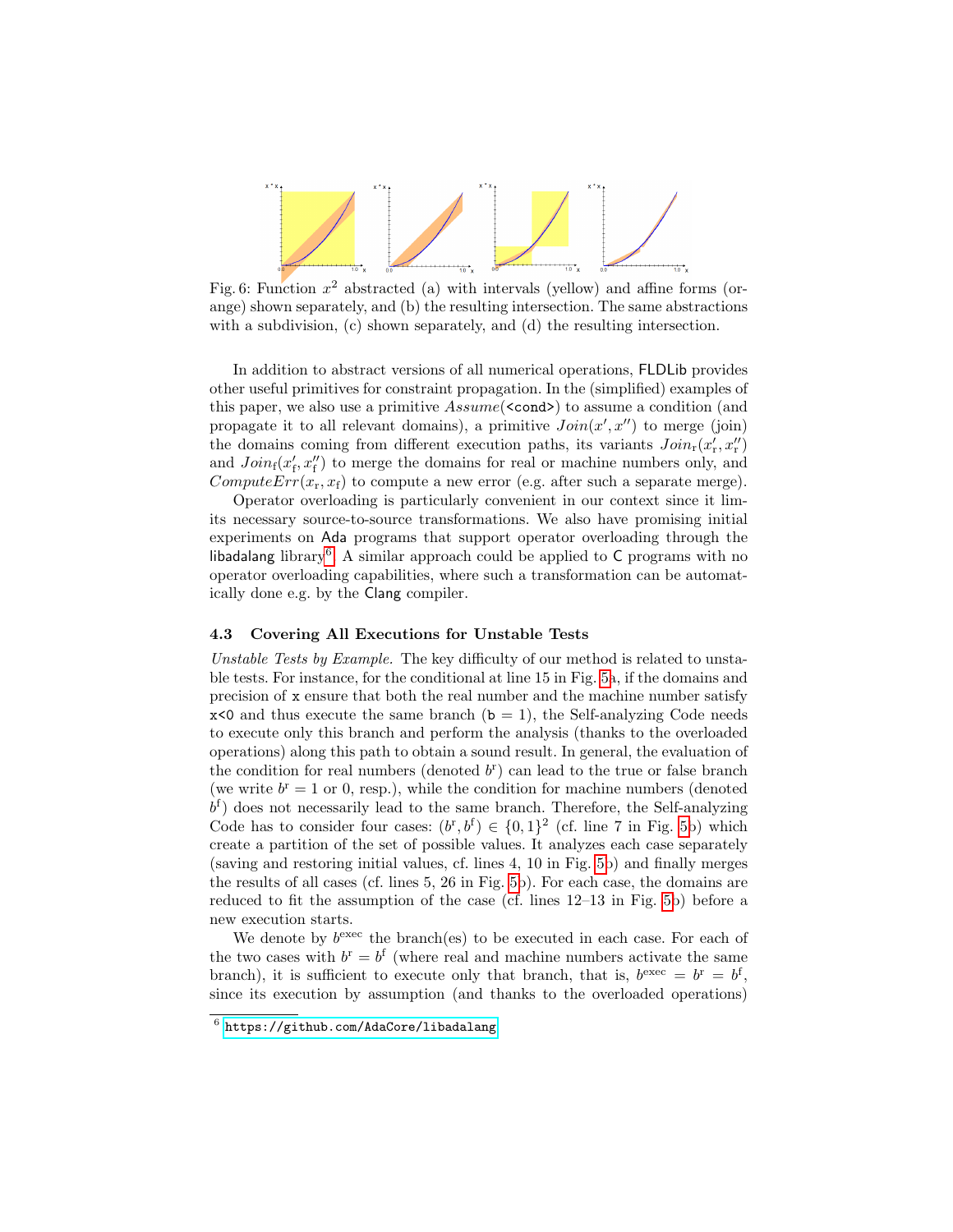computes both the new real values and the new machine values. However, in each of the two diverging cases (with  $b^r \neq b^f$ ), we need to execute the real value flow (taking  $b^{\text{exec}} = b^{\text{r}}$ ) to evaluate the new real values, and the machine value flow (taking  $b^{\text{exec}} = b^{\text{f}}$ ) to evaluate the new machine values (cf. lines 9, 14–15 in Fig. [5b](#page-9-0)). Both subcases are then merged accordingly: real values from the real value branch, machine values from the machine value branch (cf. line 8, 19–24 in Fig. [5b](#page-9-0)) before being merged as a complete case (cf. line 28 in Fig. [5b](#page-9-0)). Incomplete data written on lines 22–23 after the first subcase are ignored and overwritten by the second subcase. So, the machine domains coming from the execution for real values ( $b^{\text{exec}} = b^{\text{r}}$ ) and the real domains coming from the execution for machine values ( $b^{\text{exec}} = b^{\text{f}}$ ) are indeed ignored. Overall, line 15 is executed 6 times.

Assume we have  $|x_e| = |x_f - x_r| \leq 10^{-5}$  for the input value. Then the assertion on line 29 will be satisfied. For instance, for the unstable case  $b_r = 1$ ,  $b_f = 0$ , the Assume's on lines 12–13 reduce domains to  $-x_r$ ,  $x_f \in [0, 10^{-5}]$ . After executing both subcases, i.e. after lines 20–22 in the second iteration of the internal loop, the RAI computes  $x_r^{\text{tmp}}, x_f^{\text{tmp}} \in [0, 10^{-5}]$ , hence  $x_e^{\text{tmp}} \in [-10^{-5}, 10^{-5}]$ . The constraint  $x_e \in [-10^{-5}, 10^{-5}]$  being respected in all cases, it remains respected after the merge on line 26. Notice that the execution of the Self-analyzing Code after the merge point continues as a unique execution (unless a subsequent splitmerge section splits it again). In this way, RAI reruns the execution segments only when it is necessary for a sound analysis of the program.

Split-Merge Sections. As illustrated by Fig. [5,](#page-9-0) in order to be sound, RAI encloses each unstable test b within a loop that executes its body several times to analyze all possible cases of evaluation of b for real and machine numbers. Our RAI toolchain provides two directives to delimit those loops: split marks the start of a block of code  $B$  that must be run multiple times to analyze all possible executions, while merge marks the point of convergence where all memory states after the executions of B must be joined into a unique state. Such a block B enclosed between these directives is called a split-merge section. Such sections can include several branches and be nested (for instance, for nested conditional statements). The split-merge directives are provided by FLDLib and inserted into the generated code by FLDCompiler.

In the general case, split is parameterized by the variables that must be restored before a new execution in order to ensure that the initial memory state is the same at each loop iteration (i.e. each execution of the section runs from the same state), while merge is parameterized by the variables to be joined after different executions. A simple example of a split-merge section is shown in Fig. [5a](#page-9-0), where the split and merge directives become, resp., lines 2–13 and 18–28 in Fig. [5b](#page-9-0). They are parameterized by x since x must be restored before a new execution (it may have been overwritten by a previous one at line 16) and x is the only section's output to be merged (cf. lines 4, 10, 26 in Fig. [5b](#page-9-0)).

For the example of Fig [1,](#page-3-0) FLDCompiler inserts a split directive with no argument (since in is never overwritten) before the cast at line 3, while a merge directive parameterized by out is inserted before line 8. Indeed, a cast from a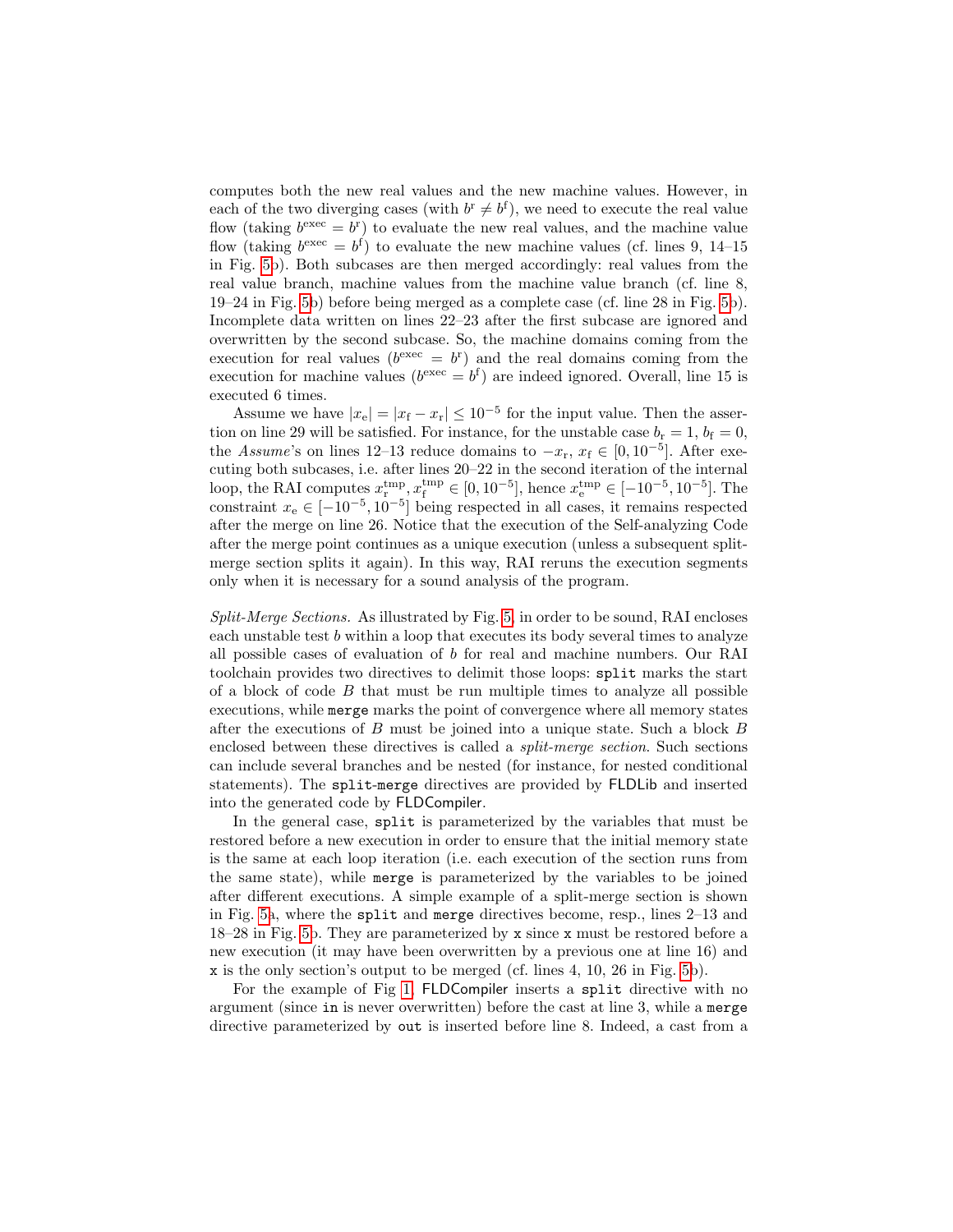<span id="page-12-0"></span>

<span id="page-12-1"></span>Fig. 7: (a) A code and  $(b)$ , (c) transformation steps performed by **FLDCompiler**.

 $save-list(p) = \{x \mid \exists (s_1, s_2), (x, s_1) \in maydef(p) \land (x, s_2) \in mayref(p)\},\$  $merge\text{-}list(p) = \{x \mid \exists (s_1, s_2), (x, s_1) \in maybe(f(p) \land (s_1, s_2, x) \in datadep(\mathcal{F}(p)) \land s_2 \notin p\},\$ where  $\mathcal{F}(p)$  is the body of the function containing p.

Fig. 8: Computation of save-list and merge-list.

floating-point value to an integer is a form of unstable test since the real value can be casted to a different integer than the floating-point one. The merge directive cannot be placed earlier because out would not be computed yet.

Annotation Criteria. FLDCompiler is a source-to-source program transformation that automatically annotates a program with the needed split and merge directives together with their parameters. For the sake of performance and precision, a generated split-merge section should be minimal (as small as possible), split should only restore what is needed, and merge should only join variables that are modified by the section and used afterward. It is worth noting that precisely computing these parameters statically is undecidable, so over-approximations may actually be performed. Positioning the split-merge sections is done by a greedy algorithm that expands them through the code until three criteria, presented below, are satisfied. These criteria are illustrated on the example of Fig. [7](#page-12-0) that contains the unstable test if  $(2 * x + 3 < 0)$ .

Criterion 1 A split must strictly dominate its associated merge. Conversely, a merge must strictly post-dominate its associated split.

Dominance and post-dominance relations [\[22\]](#page-21-8) used in this criterion state that all paths that go through split must go through its associated merge and, conversely, all paths that go through merge must have gone through its associated split. This criterion ensures that the memory allocations performed by split are eventually freed by merge. The other way round, the memory freed by merge must have been initially allocated by split. In our example, the if statement is *post-dominated* by the while, which is *dominated* by the if. Therefore, a split (resp. merge) directive is added before the if (resp. while).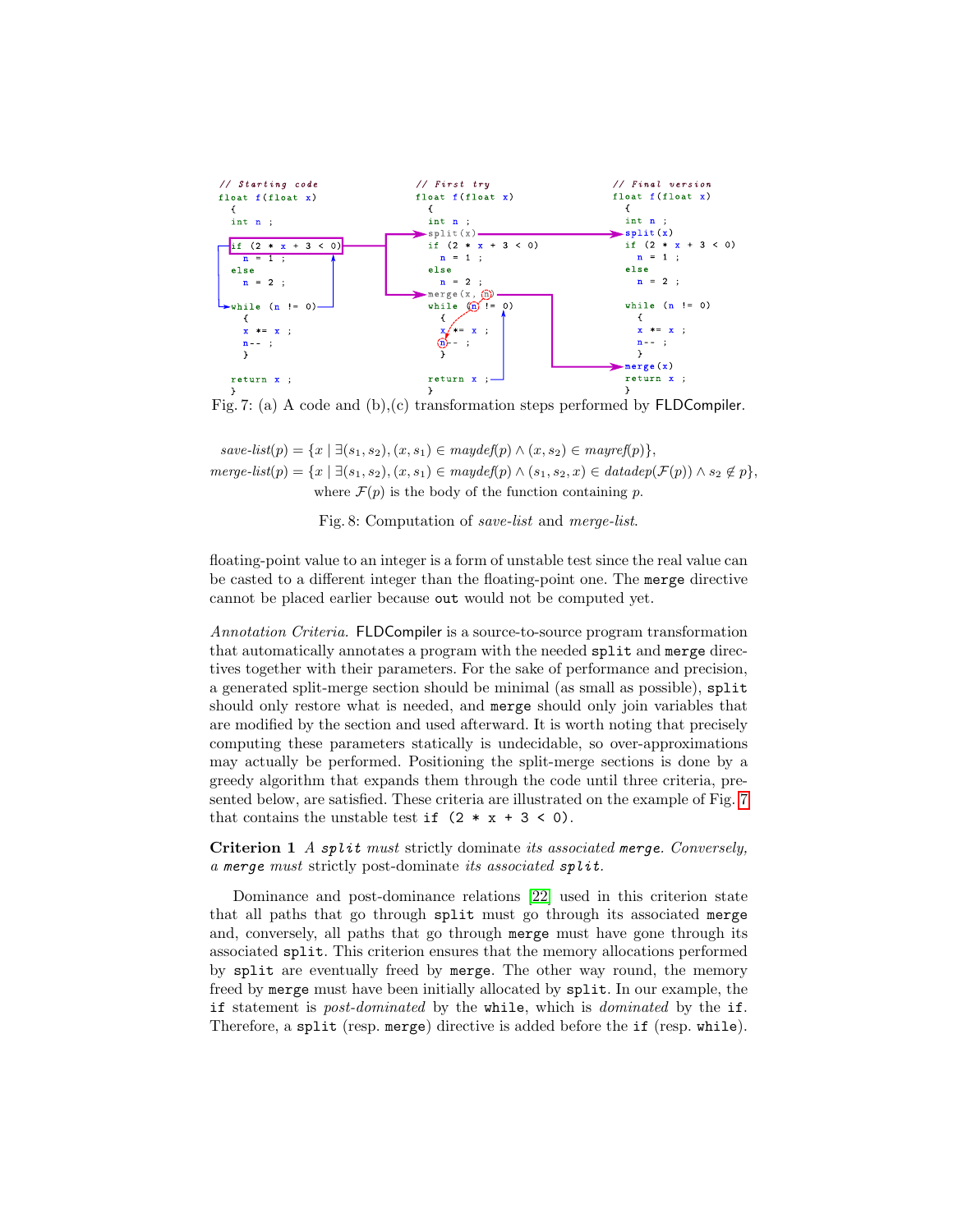#### Criterion 2 A split-merge section must start and end in the same block.

A split-merge section is enclosed in a loop that starts in the part generated by split and ends in the part generated by merge. The criterion must be satisfied to generate a syntactically valid C code, as in Fig. [5a](#page-9-0) and Fig. [7b](#page-12-0),c.

## Criterion 3 Non floating-point variables must be kept unchanged in every memory state generated by a split and joined by its associated merge.

This criterion is mandatory because the FLDLib library has no abstraction for non floating-point variables: merging them would lead to an error. For example, Fig. [7b](#page-12-0) presents a first positioning attempt for the split-merge section that actually violates Criterion 3. Indeed, because the value of the integer variable n is modified in the if and is needed after the merge, its values must be joined. To fix this, merge is delayed as shown in Fig. [7c](#page-12-0). This criterion enables to prove the robustness propety in our motivating example in Fig. [1](#page-3-0) whereas linear domains usually fail at keeping enough relationships between the idx variable and the input in.

In some cases, e.g. when an integer variable depending on the result of an unstable test is part of the outputs of the function, the split-merge section cannot be closed inside the function. In such cases (met only in one industrial example for  $\langle 10\%$  of unstable tests), the user may need to move the section to the caller(s) to respect this criterion. The user can indeed adjust the split-merge directives manually, e.g. making one section instead of two consecutive sections. This can sometimes increase precision, since domain merging is done later on the path and fewer times, at the cost of increasing the number of paths to analyze and analysis time.

Arguments of split and merge. As said previously, split and merge take parameters that specify, resp., the variables to restore before a new execution of the section, and the ones to be eventually merged after it. To minimize the analysis cost, only necessary parameters should be generated. For example, if a variable is never modified, restoring its value is useless. These parameters for split and merge are respectively computed by a *save-list* and a *merge-list* whose computation is explained below. They are based on a dedicated data dependency analysis inspired from  $[23]$ . More precisely, for each statement p, this analysis gathers four sets, informally defined as follows:

- **mustdef**(p) : a set of variables necessarily modified in p (that is, all executions modify them). For instance, variable **n** of Fig. [7](#page-12-0) is in the *mustdef* set of if.
- $maydef(p)$ : a set of pairs  $(x, s)$  where s is a sub-statement of p that may modify the variable x. In Fig. [7,](#page-12-0) the *maydef* set of the while loop contains  $(x, x+=x)$ . However, x does not belong to the *mustdef* set of while because, if  $n = 0$ , then x is left unchanged.
- $\mathbf{mayerf}(p)$ : a set of pairs  $(x, s)$  where s is a statement of p that may read the variable x. In Fig. [7,](#page-12-0) x belongs to the *mayref* set of  $if$  because it is read by its condition. For sequence of statements  $S$ , this set does not contain variables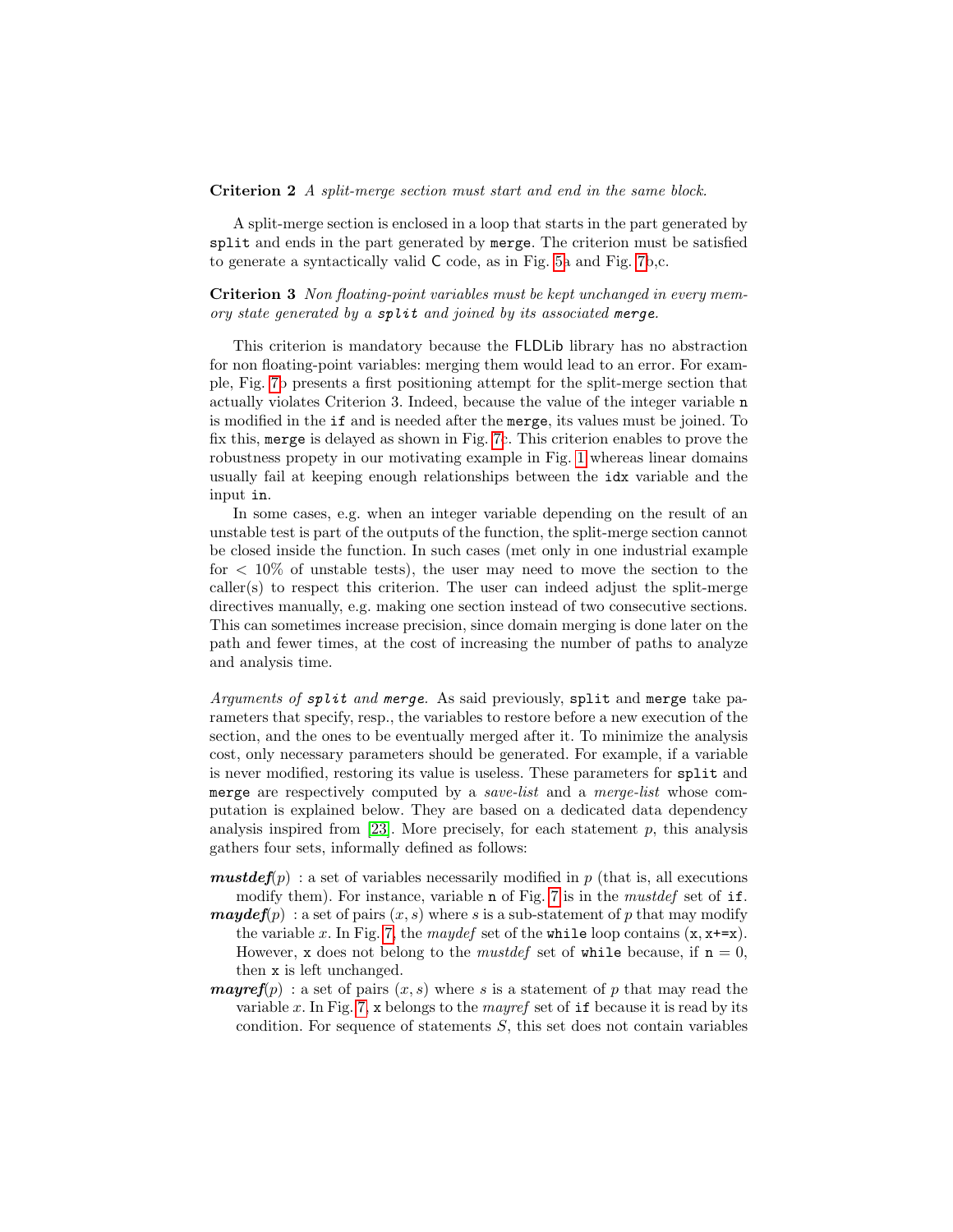that are read after being assigned in  $S$ . For instance,  $x$  (paired to any statement) does not belong to *mayref* of sequence  $S \equiv (x = 2; y = x + 3; )$ .

**datadep**(p) : a set of tuples  $(s_1, s_2, x)$  in which  $s_1$  writes a variable x that is later read by  $s_2$  (without intermediate writings). Its computation uses the three previous sets. For the example of sequence  $S$  above, variable x is modified by  $x = 2$ ; and then read by  $y = x + 3$ , so  $(x = 2, y = x + 3, x) \in \text{database}(S)$ .

The save-list and merge-list of a split-merge section are computed as shown in Fig. [8.](#page-12-1) A variable x is added to the *save-list* of a section p if there is a statement inside p that may modify x and another statement that may read  $x$ . Said another way, if a new execution may depend on the value of a variable that could have been modified in another execution, then we need to restore it before a new execution. Dualy, a variable x is added to the *merge-list* of a section p if there is a statement in  $p$  that may modify  $x$  and there is another statement outside the section that may read that modified value afterwards.

FLDCompiler is implemented as a Frama-C plug-in [\[24\]](#page-21-10) and relies on its kernel to pretty-print the generated code. It visits the whole source code and generates the split-merge sections based on the declared type of variables. The basic version has no notion of alias, so if a pointer iterates on the cells of a floating-point array, it does not add them to the save-list and the merge-list, which may produce unsound results. To soundly solve this problem, FLDCompiler relies on Eva [\[25\]](#page-21-11), the value analysis plugin of Frama-C, in order to know all possible targets of pointers to be added to the *save-list* and the *merge-list*. It may add unnecessary variables since Eva's analysis by abstract interpretation is conservative. Finally, FLDCompiler issues a warning if it tries to add to the lists something that is dynamically allocated and thus that does not exist at compile-time.

Path Exploration within Split-Merge Sections. The example of Fig. [5](#page-9-0) illustrated the key ideas of the exploration<sup>[7](#page-14-1)</sup>. This simplified approach would not be directly suitable though for nested conditions, loops or nested split-merge sections.

The actual implementation is more technical: it performs a depth-first exploration of path segments inside each section, dynamically discovers new branches and records (dynamically allocated) execution contexts in a worklist of executions to be explored. Nested split-merge sections are treated by storing a section context in a stack. Since the abstract values of outcoming variables are merged at the end of the path segment of the inner section, they can be used to continue the considered execution for the outer section in a transparent way. Thanks to this approach, the directives  $\text{split}(id, save-list)$  and  $\text{merge}(id, merge-list)$ , (which, in practice, have a unique identifier id for each section) are defined as macros. The interested reader may find the implementation details in the code of FLDLib.

## <span id="page-14-0"></span>5 Experimental Results

Our RAI toolchain has been evaluated on (i) variations of the motivating example with different sizes of the table, (ii) a benchmark of small-size  $C$  examples, and (iii) on two large industrial case studies.

<span id="page-14-1"></span><sup>7</sup> For convenience of the reviewers, Fig[.12](#page-25-0) gives an example with two unstable tests.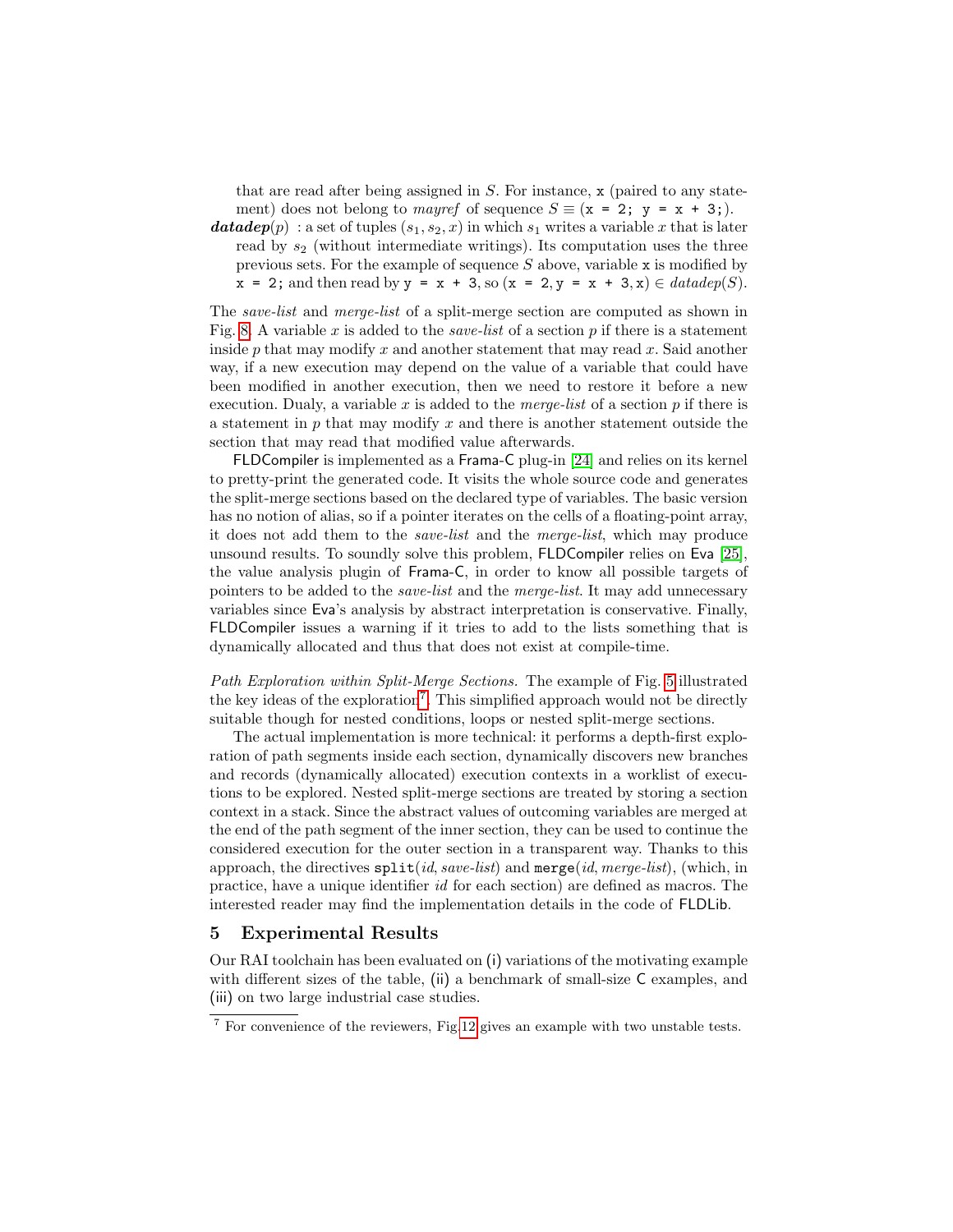| Table size                                                                      | 10 | 20. | 100 | 200                                        | 400 1000 2000 |  |
|---------------------------------------------------------------------------------|----|-----|-----|--------------------------------------------|---------------|--|
| <b>Our toolchain</b> 0.01s 0.02s 0.14s 0.47s 1.85s 11.6s 69s<br><b>Fluctuat</b> |    |     |     | $0.05s$ 0.09s 0.16s 0.28s 7.00s 92.0s 838s |               |  |

Fig. 9: Analysis time for the motivating example.

<span id="page-15-0"></span>Motivating example with different table sizes. We first consider a version of the motivating example of Fig. [1](#page-3-0) that loads the measures of the interpolation table from a file and calls interpolate with a large scenario in∈  $[0, n - 1]$ . This is a very frequent code pattern in industrial code. It uses an external  $I/O$ library that is compiled with standard options and is not instrumented with our custom floating-point domains. We compare time (see Fig. [9\)](#page-15-0) and precision of the tools supporting unstable tests (Fluctuat, Rosa and Precisa) and our toolchain for different sizes of the table. Rosa and Precisa do not manage such examples that generate a combinatorial explosion: with 2 elements Rosa takes 9s, with 3 elements it takes 111s and more than 20mns for 4 elements; Precisa takes 9.1s for 8 elements, 37s for 9 elements, 131s for 10 elements. Since our toolchain accepts dynamic values, the Self-analyzing Executable is compiled only once and can be used with different files. This is not the case for Fluctuat that parses the interpolation table in the source code.

Our toolchain reports an accuracy error on the result of  $8 \times 10^{-6}$ , while Fluctuat reports a maximal accurracy error of 0.89. Hence RAI shows that the interpolate function is robust, whereas Fluctuat cannot show it, at least, without additional subdivision annotations from the user that can be tricky to find.

Benchmarks. We use benchmarks from [\[9,](#page-20-8)[26\]](#page-21-12) with unstable tests and present in [\[27\]](#page-21-13). They contain several small-size C examples in several categories (cf. Fig. [10\)](#page-16-0). Simple examples show basic computations that focus on accuracy properties. Unstable branches are robustness tests for unstable branch handling. Interpolation tables contain various ways to compute an interpolation table. They also focus on testing robustness of unstable branches. Maths models functions of math.h for error estimation. Miscellaneous contain other examples. File filter.c is a second order linear filter that focuses on accuracy. File patriot.c is a historical example that contains a sum of 0.1 whose error shifts over time. File complex LU.c finds a vector X such that  $M(X) = (Y)$  for a square matrix  $M$  with a Lower/Upper decomposition. File complex intersect.c shows iterative computations. File scanf.c shows how to manage external library functions not related to floating-point operations. The variable whose precision is analyzed is given after the file name.

Results. Each example has been annotated with ACSL assertions modeling the expected properties to use our toolchain. All of them have also been run with a timeout of 20min in Fluctuat [\[10\]](#page-20-9), Precisa [\[12\]](#page-20-11) and Rosa [\[26\]](#page-21-12). Figure [10](#page-16-0) presents the accuracy and time (either on top of the whole category for very small values, or per example otherwise). ko identifies a case where the tool failed to treat the example. Nikolai: Unstable stands for unstable results.? n/t means "not translated" into PVS for Precisa or into Scala for Rosa due to the difficulty or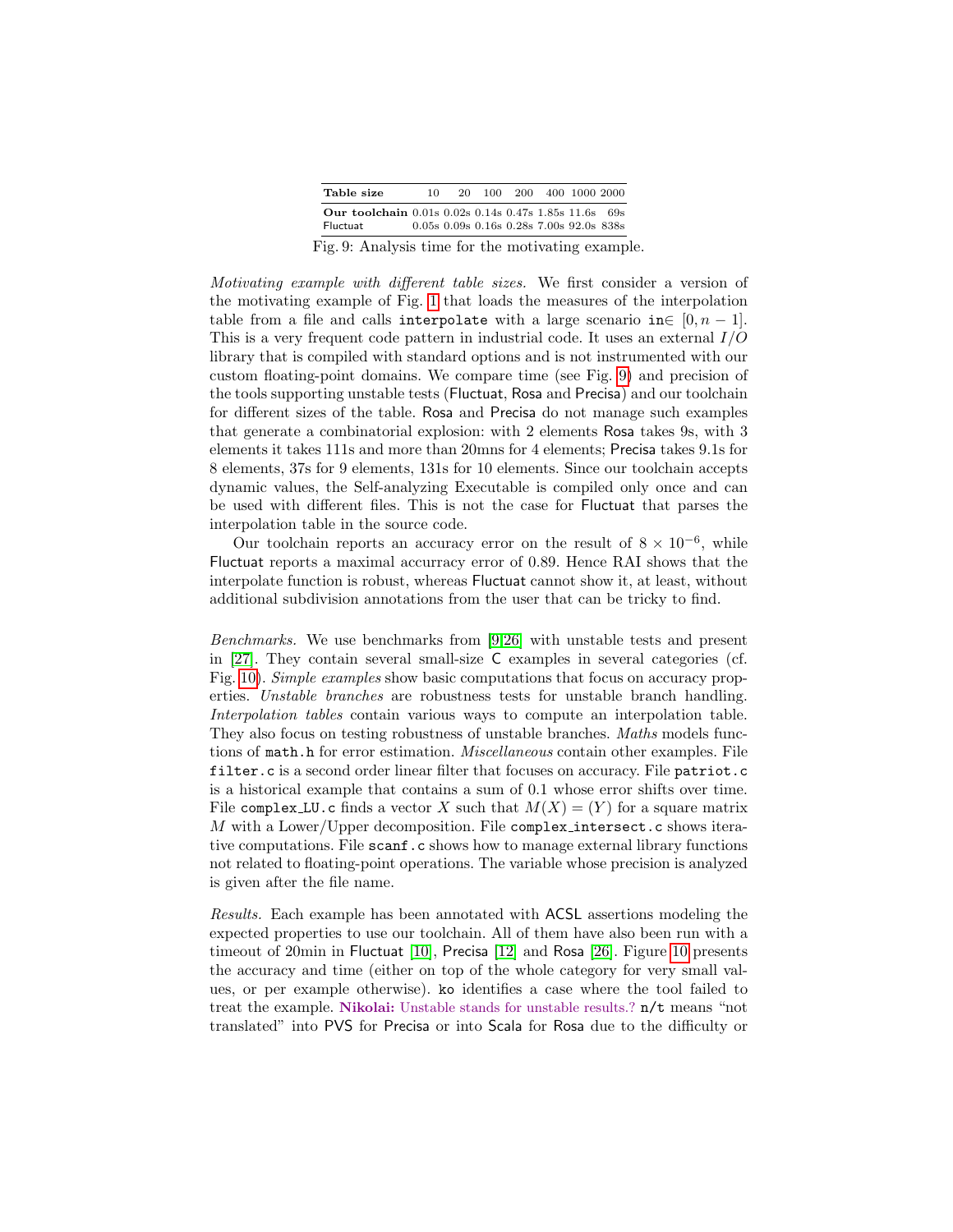<span id="page-16-0"></span>

| Target file/variable                                                                                                                                                                                                                                                                                       | Our toolchain Fluctuat                                                                                                                                           |                                                                                                                           | Rosa                                                                                                                                                                                                           | Precisa                                                                                                                                    | FpDebug                                                                                                      |
|------------------------------------------------------------------------------------------------------------------------------------------------------------------------------------------------------------------------------------------------------------------------------------------------------------|------------------------------------------------------------------------------------------------------------------------------------------------------------------|---------------------------------------------------------------------------------------------------------------------------|----------------------------------------------------------------------------------------------------------------------------------------------------------------------------------------------------------------|--------------------------------------------------------------------------------------------------------------------------------------------|--------------------------------------------------------------------------------------------------------------|
| Simple examples:<br>absorption.c/z<br>associativity.c/u<br>division. $c/z2$<br>$\exp .c/y$<br>polynome.c/t<br>relative.c/z<br>triangle. $c/A$                                                                                                                                                              | $< 0.01$ s<br>$1e-8$<br>6.67e-16<br>$1.805e-16$<br>$4.47e-13$<br>1.066e-14<br>$2.33e-12$<br>$2.59e-13$                                                           | $< 0.01$ s<br>$1e-8$<br>1.55e-15<br>5.55e-16<br>5.61e-13<br>$9.21e-15$<br>$2.33e-12$<br>$2.59e-13$                        | < 0.6s<br>5.96e-8<br>1.55e-15<br>5.55e-16<br>n/t<br>7.33e-15<br>$2.33e-12$<br>1.58e-12                                                                                                                         | $< 0.2$ s<br>5.96e-8<br>$4.21e-15$<br>5.55e-16<br>4.45e-12<br>1.80e-14<br>6.59e-12<br>2.58e-08                                             | $1e-8$<br>$-2.22e-16$<br>$-1.57e-17$<br>ko<br>$-2.41e-16$<br>$1.82e-13$<br>$-5.6e-21$                        |
| Unstable branches:<br>$comp_abs.c/z$<br>$comp_{cont.c/y}$<br>$comp_{cont\_nested.c/w}$<br>$comp_{cont\_mult.c,res}$<br>$comp\_disc\_nested.c/z$<br>$comp\_disc.c/z$<br>$comp_model_error.S$<br>smartRoot.c/VAR<br>$\frac{\text{cav10.c}}{\text{VAR}}$<br>squareRoot3.c/VAR<br>squareRoot3Inv.c/VAR 1.25e-9 | $< 0.01$ s<br>$4.44e-16$<br>1.01e-04<br>1.67e-18<br>3.30e-05<br>$0.1$ (true al.)<br>$1.0\,$<br>$0.023$ (true al.) 3.82e-01<br>$1.52e-15$<br>102<br>1.25e-11      | $< 0.01$ s<br>$2$ (false al.)<br>$9.03e-05$<br>1.67e-18<br>$105$ (false al.)<br>0.1<br>1.0<br>0.27<br>101<br>0.43<br>0.43 | see below<br>$3.73e-9/0.3s$<br>$7.0e-5/0.2s$<br>$4.52e-16/3e4s$<br>$3.41e-5/0.4s$<br>0.3/1.6s<br><b>0.5</b> (true al.)/0.2s ko<br>0.024/2.2s<br>$1.61e-15/25s$<br>2.9/1.4s<br>$2.75e-9/4.5s$<br>$3.93e-9/4.5s$ | $< 0.2$ s<br>$4$ (false al.)<br>$3$ (false al.)<br>n/t<br>$192$ (false al.)<br>n/t<br>ko<br>ko<br>101<br>2.71 (false al.) 7.27e-17<br>2.71 | $-2.85e-08$<br>$-2.25e-08$<br>$-1.0e-18$<br>unstable<br>ko<br>ko<br>ko<br>1.38e-17<br>$-3.3e-17$<br>7.27e-17 |
| Interpolation tables: $< 0.1$ s<br>inter_cond.c/res<br>inter_loop.c/result<br>inter_tbl_cast.c/out<br>inter_tbl_loop.c/res<br>$motiv_example.c/out1$<br>$motiv$ -example. $c/out2$                                                                                                                         | 1.33e-05<br>1.45e-06<br>$4e-06$<br>4e-08<br>1.19e-07<br>$4$ (true al.)                                                                                           | < 0.1s<br>$105$ (false al.)<br>4.17e-06<br>77.1 (false al.) time out<br>time out<br>77.1 (false al.) time out<br>95.1     | see below<br>192/0.5s<br>ko<br>n/t<br>time out                                                                                                                                                                 | see below<br>191/0.02s<br>33/0.05s<br>time out<br>n/t<br>time out<br>time out                                                              | 4.77e-07<br>$-4.60e-07$<br>$-1.04e-15$<br>$-1.04e-15$<br>-1.04e-08<br>ko                                     |
| Maths:<br>sin_model_error.c/res<br>$sqrt_{\text{curv}}$<br>$sqrt_{\rm strpoint.c}/\rm Output$                                                                                                                                                                                                              | < 0.2s<br>$2.57e-16$<br>7.11e-15<br>$3.15e-15$                                                                                                                   | < 0.1s<br>$2.57$ e-16<br>$7.82e-14$<br>1.39e-14                                                                           | see below<br>n/t<br>n/t<br>n/t                                                                                                                                                                                 | see below<br>n/t<br>n/t<br>n/t                                                                                                             | 8.79e-18<br>$-4.81e-15$<br>3.51e-16                                                                          |
| Miscellaneous:<br>filter.c/ $S$<br>NBody.c/VAR<br>partiot.c/t<br>complex_LU.c/det<br>$complex_{\text{intersect.c}/x}$<br>$scanf.c$ / $res$                                                                                                                                                                 | see below<br>1.65e-14/0.13s 1.65e-14/1s<br>$1.13e-6/4.4s$<br>1.91e-04/0.05s 1.91e-04/0.8s time out<br>7.15e-15/0.01s $n/t$<br>0.53/0.27s<br>4.57e-07/0.04s $n/t$ | see below<br>time out<br>0.2/0.6s                                                                                         | see below<br>time out<br>time out<br>n/t<br>n/t<br>n/t                                                                                                                                                         | see below<br>time out<br>n/t<br>time out<br>n/t<br>n/t<br>n/t                                                                              | 1.44e-16<br>1.91e-04<br>7.14e-15<br>n/t<br>n/t<br>n/t                                                        |

Fig. 10: Tool comparison over small-size C examples.

impossibility to give an equivalent encoding of the C version. The best accuracy for a particular example is written in bold. Therefore, the table clearly shows that our toolchain has almost always the best accuracy.

The results of FpDebug were also recorded to show an under-approximation of the precision. They show that the results of our RAI toolchain, while being obtained using over-approximations, are not very far from the results returned by FpDebug and providing an under-approximation. Hence, on the considered examples, our tool remains reasonably precise.

Since FLDLib uses the same reasoning as Fluctuat except for constraint management, many results are merely the same. However, Fluctuat has only a limited support of unstable branches. Rosa manages them well but chains of if's lead to a combinatorial explosion. Rosa approximates the errors on constant values but it is the most precise tool on non-linear computations. The comparison with Precisa is somehow biased since SMT optimization with FPRock was not activated. We do not know if it would have scaled better with it. Nevertheless our toolchain aims at providing guaranteed accuracy analysis with unstable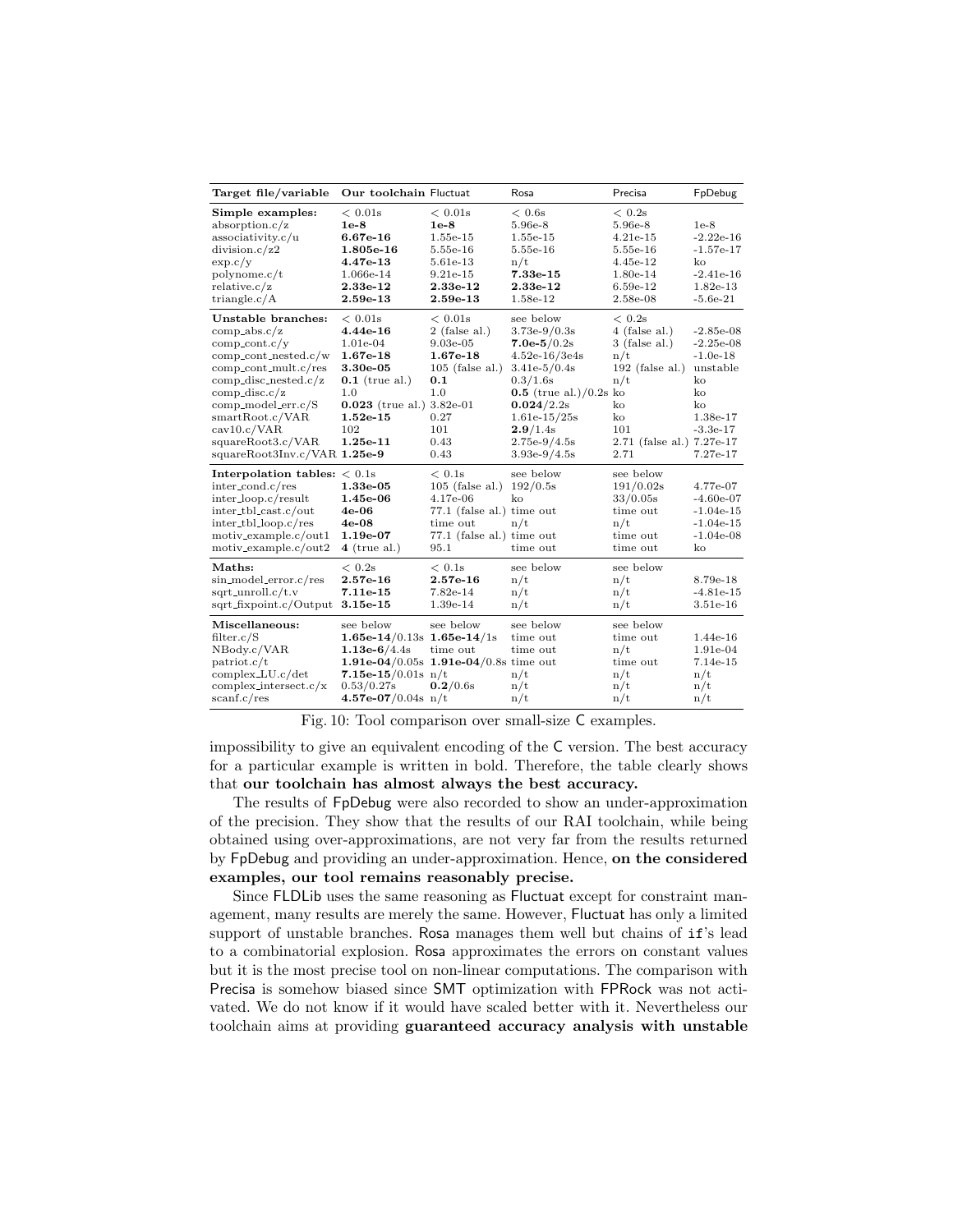branches on real-life C code containing loops and thousands of lines of code, while Precisa (as Rosa) is more concerned with robustness proofs of smaller algorithms. Finally, unlike the other two sound tools (Fluctuat, Precisa), Rosa and our tool did not report any false alarms on these examples, whereas Rosa has timed out on some.

Industrial Case Studies. We also experimented our toolchain on two (non public) industrial case studies (synchronous reactive systems of several dozens of thousands of lines of code) on thin scenarios coming from existing tests with relative error, resp,  $10^{-6}$  and  $10^{-16}$ . The first one was automatically generated in  $C$ , whereas the second one was written by hand in  $C++$ . Thus only Fluctuat and our tool were used on the first, and only our tool on the second. The first one contains computations that represent physical models, with many components like interpolation tables, but also linear filters, threshold functions. The second one contains solving algorithms coming from the templated  $C++$  eigen<sup>[8](#page-17-0)</sup>, which is very convenient for our instrumentation mechanism as all the floating-point code is inlined.

Results. On the first case study, FLDCompiler added about 50 split-merge sections whose nested depth was up to 5. Even if we only used its syntactic version (that is not based on the Eva plug-in of Frama-C, resulting in a loss of precision), the results were pretty good and useful. Our tool exercised all interesting split-merge sections by performing the simulation of  $80,000$  loop cycles in  $(24h!)$ It took only 2s to analyze one loop cycle with FLDLib (while Fluctuat took 1h, so did not scale). All these sections have been proved to be continuous.

The second case study with eigen demonstrated the need to extend FLD-Compiler to provide better results on some linear algebra algorithms and some discontinuous unstable branches. For example, the determinant computation is a continuous formula but often internally uses a LU (Lower/Upper) matrix decomposition that contains many unstable branches due to the choice of the best pivoting number. In this case, we have manually defined 25 split-merge sections whose depth was up to 4. Our toolchain was able to successfully analyze between 10 and 20 cycles and validate the robustness of the unstable tests.

Our tool scales better than Fluctuat on these case studies for the reasons mentioned in Sec. [2](#page-2-1) and since it does not care about pointers. Nevertheless, its scalability is directly related to the trade-off between precision and analysis time: if the number of noise symbols in zonotopes is not bounded, the analysis may be quadratic. In practice, an option sets a bound to limit the number of noise symbols introduced in an affine form.

On the first generated industrial C code, our toolchain succeeds in keeping a reasonable error for a thin scenario and such avoiding excessive overapproximations. On the second industrial  $C++$  code, the guaranteed numerical error delivered by FLDLib increases at every loop cycle and false alarms appear from the accumulation of overapproximations. That leads to a combinatorial

<span id="page-17-0"></span><sup>8</sup> https://gitlab.com/libeigen/eigen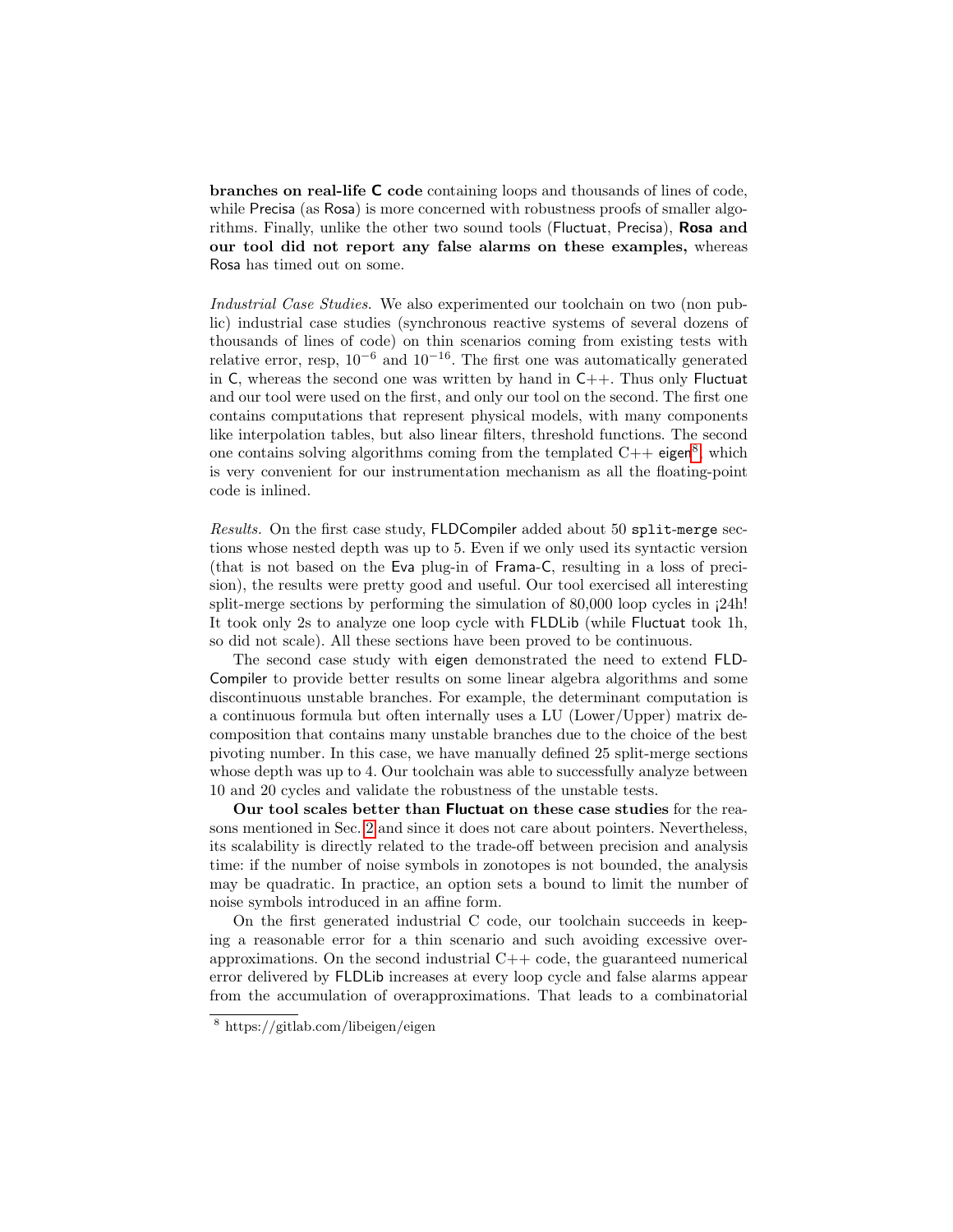explosion on a merge point far from the split point in terms of instructions. In this case, FLDLib helped to better understand and identify the tricky numerical parts of a big code.

All in all, these industrial use cases demonstrate that our toolchain scales on thin scenarios up to several dozens of thousands of lines of code. At worst, a few split-merge directives have to be manually adjusted and FLDLib provides a helpful support for this task. It is also worth noting that **FLDL** ib can be replaced by Cadna to obtain a stochastic analysis that scales better, even if the results are non-necessarily sound but close to the expected ones. We also experimented the exact part of FLDLib (without domains) that works like FpDebug, but at source code level, and obtained the same under-approximated results as FpDebug.

Last but not least, our toolchain can be easily integrated into a continuous integration process. For that purpose, it only requires to instrument the unit test files. Any other file (including library file) can remain unchanged.

## <span id="page-18-0"></span>6 Related Work

Many techniques and tools [\[28](#page-21-14)[,29,](#page-21-15)[30,](#page-21-16)[16](#page-21-2)[,31,](#page-21-17)[12,](#page-20-11)[10,](#page-20-9)[21](#page-21-7)[,32,](#page-21-18)[33,](#page-21-19)[26,](#page-21-12)[11,](#page-20-10)[34,](#page-22-0)[35,](#page-22-1)[36](#page-22-2)[,37,](#page-22-3)[38,](#page-22-4)[39\]](#page-22-5) have been developed for analysis of numerical properties during the last fifteen years. They can be roughly classified in two categories: testing and static analysis tools.

Among testing tools, FpDebug [\[28\]](#page-21-14) and Herbgrind [\[29\]](#page-21-15) are based on Valgrind [\[40\]](#page-22-6) and detect accuracy property failures with few false alarms. FpDe-bug relies on MPFR<sup>[9](#page-18-1)</sup> to associate a highly-precise value to each floating-point value of the tested program; its results are under-approximations. Herbgrind uses symbolic execution to detect sudden important accuracy loss. Both tools scale up on bigger programs. However, unlike RAI toolchain, they cannot guarantee the absence of failures even on thin scenarios. Verrou [\[30\]](#page-21-16), Cadna [\[16\]](#page-21-2), and Verificarlo [\[31\]](#page-21-17) aim at reporting possible instances of errors with stochastic arithmetic. The core idea consists in randomly (with a selected probability) changing the rounding mode used for each floating-point operation during the program execution. For each execution, the obtained floating-point values differ, and with enough executions, an accuracy estimation can be made with a good confidence. Like our toolchain, those tools do not avoid false alarms because of the stochastic process, but their results are rather realistic and robust. However, unlike RAI, they cannot guarantee the absence of errors.

Among static analysis tools, Fluctuat [\[10\]](#page-20-9), Gappa [\[33\]](#page-21-19), Rosa [\[26](#page-21-12)[,11\]](#page-20-10) and Daisy [\[37\]](#page-22-3) use a data-flow approach with interval or zonotope abstract domains. Precisa [\[12\]](#page-20-11), FPTaylor [\[32\]](#page-21-18) and real2Float [\[38\]](#page-22-4) use optimization-based approaches. Gappa, Daisy, FPTaylor, real2Float, and Precisa allow formal verification in a theorem prover by generating proof scripts or certificates. Among all these tools, only Fluctuat, Rosa and Precisa have support for unstable tests.

These last tools have different design choices and trade-offs between scalability and tightness of over-approximations. Fluctuat [\[10\]](#page-20-9) favor some scalability with forward propagation of domains. Fluctuat scales reasonably well for programs of

<span id="page-18-1"></span> $^9$  <https://www.mpfr.org>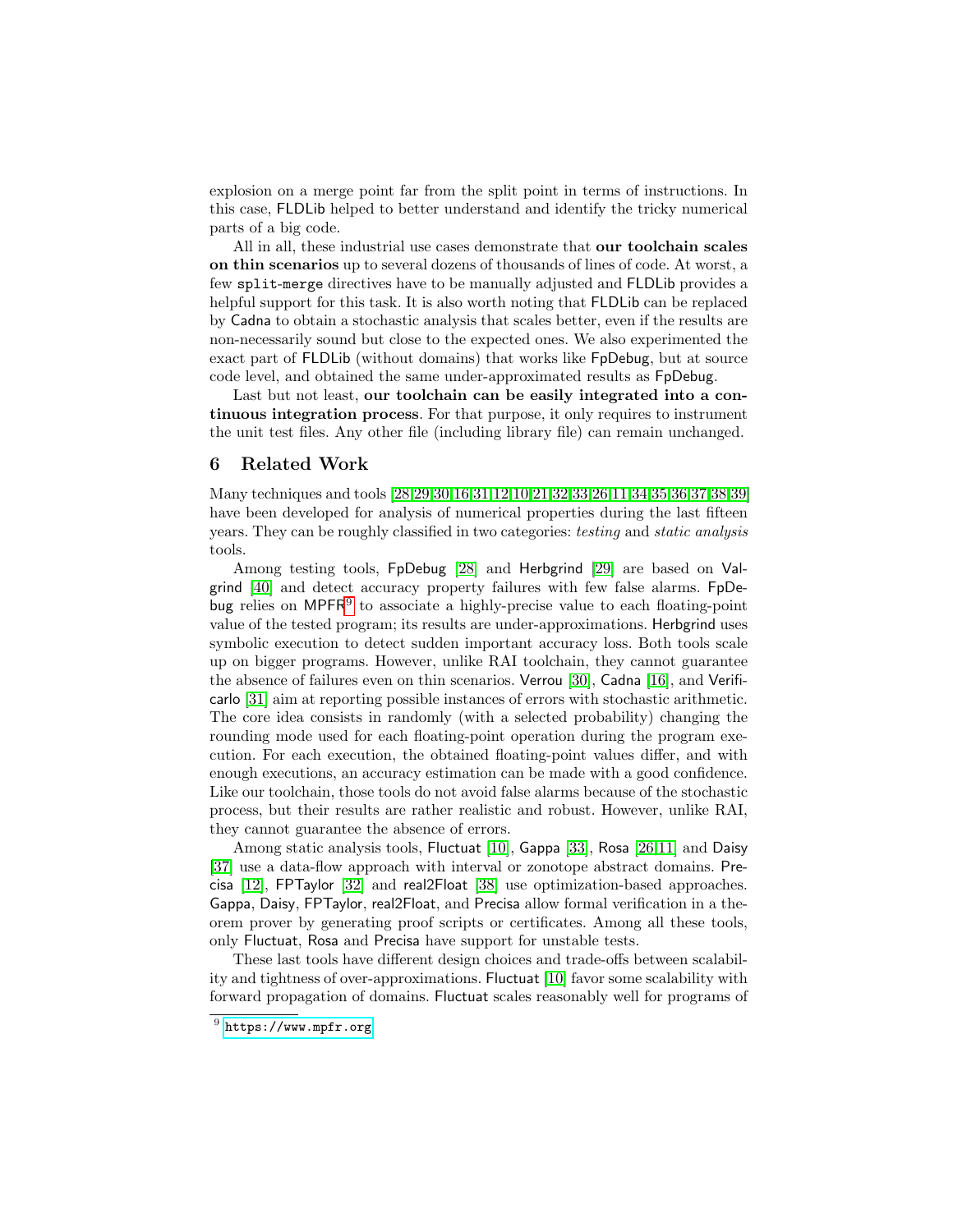a few thousand lines of code. Precisa uses interval arithmetic combined with branch-and-bound optimization and symbolic error computations; Rosa uses external SMT solver like Z3 [\[41\]](#page-22-7), while Fluctuat relies on the zonotope abstract domain [\[21\]](#page-21-7) to represent values and errors. Compared to Rosa, Precisa and Fluctuat, our toolchain scales better and can handle I/O and memory manipulations without stubs.

FPTaylor [\[32\]](#page-21-18) favors tightness: it handles bounding errors as an optimization problem that is soundly solved by first-order Taylor approximations of arithmetic expressions. FPTaylor generally provides tighter approximations than our toolchain. However, unlike our toolchain, it cannot analyze large programs and handles neither loops, nor I/O operations, nor unstable tests. Finally, Gappa [\[33\]](#page-21-19) presents a third possible trade-off. Indeed, Gappa is intended to help verifying and formally proving properties on numerical programs. It is based on interval arithmetic and several rewriting rules for floating-point rounding errors expressions.

Rosa [\[26](#page-21-12)[,11\]](#page-20-10) and PVS-based tools [\[34](#page-22-0)[,35\]](#page-22-1) generate suitable optimized types for given accuracy and manage unstable tests using constraint solvers. Rosa optimizes the format of the floating-point variables given a required accuracy whereas [\[34\]](#page-22-0) generates programs with contracts to check the stability of tests. Salsa [\[36\]](#page-22-2) improves the accuracy of programs but it does not take unstable test into account.

RAI combines abstract interpretation [\[3\]](#page-20-2) and runtime verification [\[4\]](#page-20-3). The idea of computing abstract domains at runtime (but without handling unstable tests) was proposed e.g. in [\[7\]](#page-20-6). Modern symbolic execution tools [\[8](#page-20-7)[,19\]](#page-21-5) also combine static and dynamic analyses by replacing concrete values by symbolic ones and exploring execution paths. But they do not need to merge/re-split/re-merge several executions to treat unstable tests, and soundly define relevant points, which constitutes the key difficulty of RAI.

Relying on various ideas of previous work (type overloading, abstract domains and transformers, enriching concrete execution with additional symbolic features, program dependency analysis), RAI combines and enriches them in order to support unstable tests, bringing specific technical contributions on how to efficiently and soundly analyze relevant executions segments several times, how to define split-merge sections and find minimal lists of variables to save/merge. To the best of our knowledge, such a combined technique for numerical analysis has never been proposed before. The main benefits of our toolchain lie in its ability to scale up well for thin scenarios while preserving soundness, and in its management of I/O and memory manipulations without the need of stubs.

# <span id="page-19-0"></span>7 Conclusion and Perspectives

Assessment of numerical accuracy in critical programs is crucial to prevent accumulation of rounding errors that can provoke dangerous bugs. This work has presented an original hybrid verification technique for verification of numerical accuracy and robustness, Runtime Abstract Interpretation (RAI), that combines abstract interpretation and runtime verification and is able to soundly and efficiently handle unstable tests. We implemented a prototype RAI toolchain that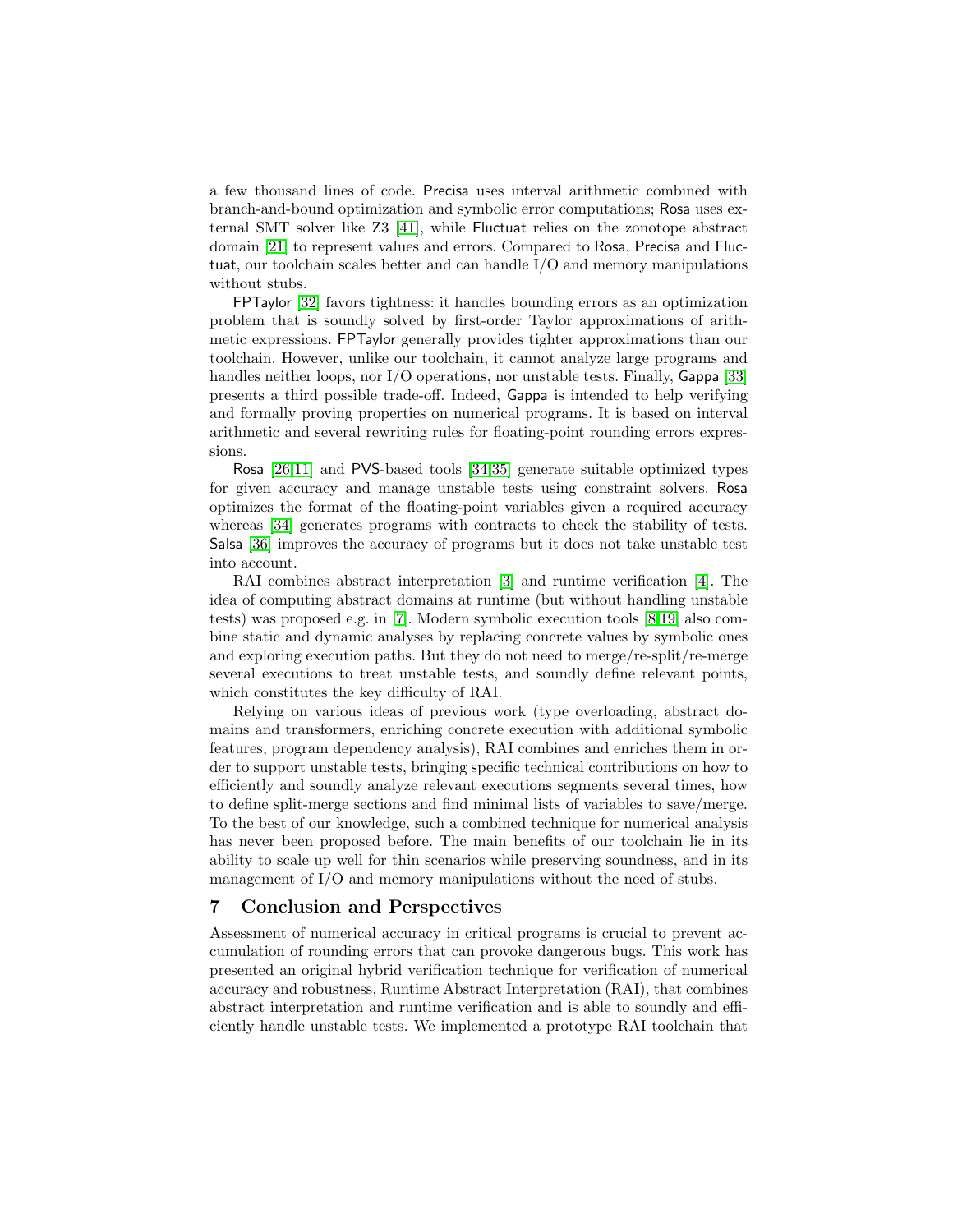has been evaluated on a representative set of numerical C programs and on two industrial case studies. The results show that RAI can efficiently and soundly analyze numerical accuracy for industrial programs on thin numerical scenarios. Future work includes a large evaluation on real-life programs and an extension of the toolchain to support all features of the C programming language.

## References

- <span id="page-20-0"></span>1. Muller, J., Brisebarre, N., de Dinechin, F., Jeannerod, C., Lefèvre, V., Melquiond, G., Revol, N., Stehlé, D., Torres, S.: Handbook of Floating-Point Arithmetic. Birkhäuser (2010)
- <span id="page-20-1"></span>2. Monniaux, D.: The pitfalls of verifying floating-point computations. Transactions on Programming Languages and Systems (TOPLAS) (May 2008)
- <span id="page-20-2"></span>3. Cousot, P., Cousot, R.: Abstract interpretation: a unified lattice model for static analysis of programs by construction or approximation of fixpoints. In: Symposium on Principles of Programming Languages (POPL). (1977)
- <span id="page-20-3"></span>4. Falcone, Y., Havelund, K., Reger, G.: A tutorial on runtime verification. In: Engineering Dependable Software Systems. IOS Press (June 2013)
- <span id="page-20-4"></span>5. Boulanger, J.: Static Analysis of Software: The Abstract Interpretation. (December 2011)
- <span id="page-20-5"></span>6. S´anchez, C., Schneider, G., Ahrendt, W., Bartocci, E., Bianculli, D., Colombo, C., Falcone, Y., Francalanza, A., Krstić, S., Lourenço, J.M., Nickovic, D., Pace, G.J., Rufino, J., Signoles, J., Traytel, D., Weiss, A.: A Survey of Challenges for Runtime Verification from Advanced Application Domains (Beyond Software). Formal Methods in System Design (August 2019)
- <span id="page-20-6"></span>7. Darulova, E., Kuncak, V.: Trustworthy numerical computation in scala. In: Proceedings of the 26th Annual ACM SIGPLAN Conference on Object-Oriented Programming, Systems, Languages, and Applications, OOPSLA 2011, part of SPLASH 2011, Portland, OR, USA, October 22 - 27, 2011, ACM (2011) 325–344
- <span id="page-20-7"></span>8. Cadar, C., Godefroid, P., Khurshid, S., Pasareanu, C.S., Sen, K., Tillmann, N., Visser, W.: Symbolic execution for software testing in practice: preliminary assessment. In: Proc. of the 33rd International Conference on Software Engineering (ICSE 2011), ACM (2011) 1066–1071
- <span id="page-20-8"></span>9. Goubault, E., Putot, S.: Robustness analysis of finite precision implementations. In: Asian Symposium on Programming Languages and Systems (APLAS). (December 2013)
- <span id="page-20-9"></span>10. Goubault, E., Putot, S.: Static analysis of finite precision computations. In: International Conference on Verification, Model Checking, and Abstract Interpretation (VMCAI). (January 2011)
- <span id="page-20-10"></span>11. Darulova, E., Kuncak, V.: Towards a compiler for reals. ACM Trans. Program. Lang. Syst. (2017)
- <span id="page-20-11"></span>12. Titolo, L., Feliú, M.A., Moscato, M.M., Muñoz, C.A.: An abstract interpretation framework for the round-off error analysis of floating-point programs. In: Verification, Model Checking, and Abstract Interpretation - 19th International Conference, VMCAI 2018, Los Angeles, CA, USA, January 7-9, 2018, Proceedings. (January 2018)
- <span id="page-20-12"></span>13. Baudin, P., Filliâtre, J.C., Marché, C., Monate, B., Moy, Y., Prevosto, V.: ACSL: ANSI/ISO C Specification Language. <http://frama-c.com/acsl.html>.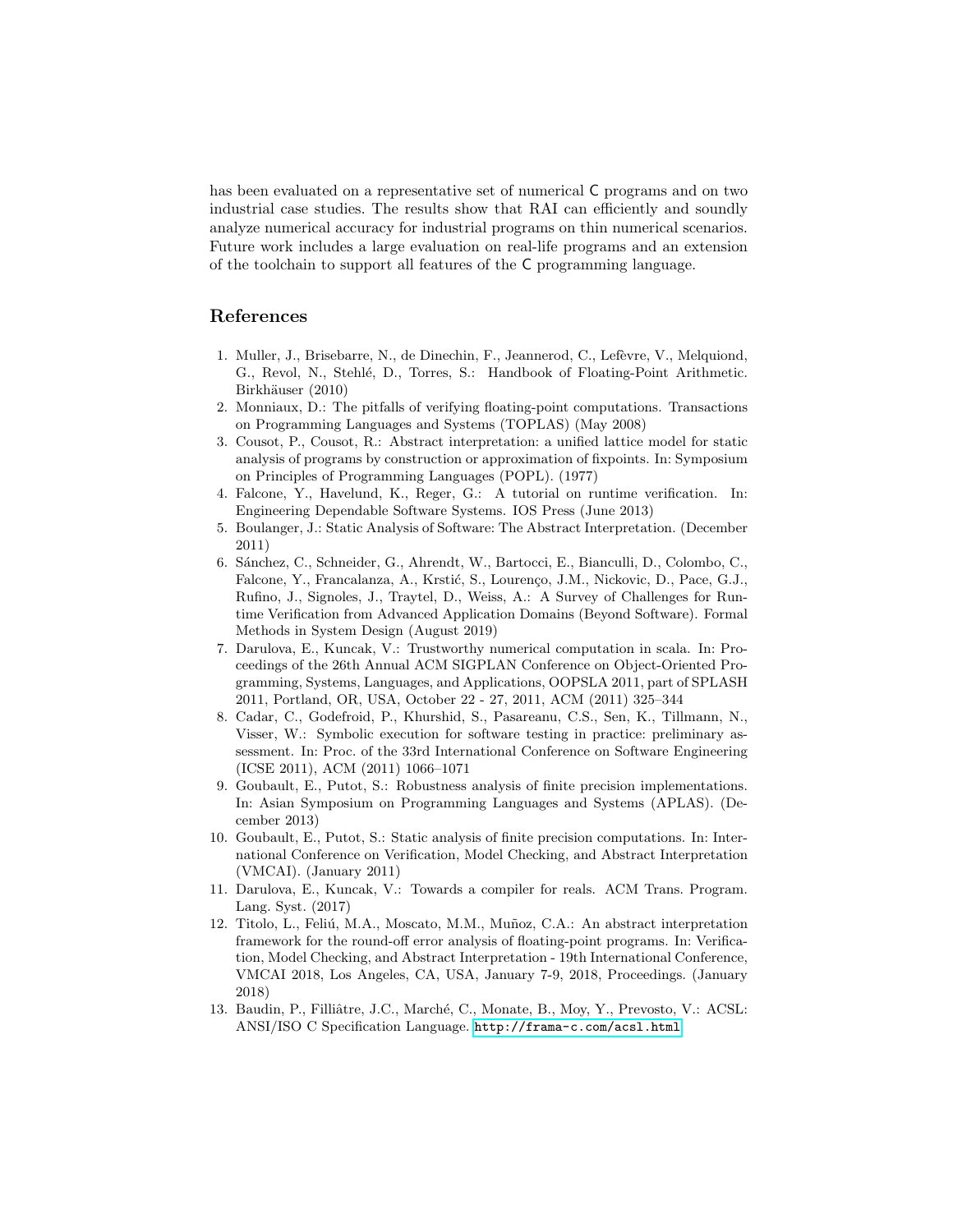- <span id="page-21-0"></span>14. Signoles, J., Kosmatov, N., Vorobyov, K.: E-ACSL, a Runtime Verification Tool for Safety and Security of C Programs. Tool Paper. In: International Workshop on Competitions, Usability, Benchmarks, Evaluation, and Standardisation for Runtime Verification Tools (RV-CuBES). (September 2017)
- <span id="page-21-1"></span>15. Kosmatov, N., Maurica, F., Signoles, J.: Efficient runtime assertion checking of properties over mathematical numbers. In: Proceedings of the 20th International Conference on Runtime Verification (RV 2020). LNCS, Springer (October 2020) To appear.
- <span id="page-21-2"></span>16. Jézéquel, F., Chesneaux, J.M.: CADNA: a library for estimating round-off error propagation. Computer Physics Communications (2008)
- <span id="page-21-3"></span>17. Kirchner, F., Kosmatov, N., Prevosto, V., Signoles, J., Yakobowski, B.: Frama-C: A Software Analysis Perspective. Formal Aspects of Computing (January 2015)
- <span id="page-21-4"></span>18. Delahaye, M., Kosmatov, N., Signoles, J.: Common Specification Language for Static and Dynamic Analysis of C Programs. In: Symposium on Applied Computing (SAC). (March 2013)
- <span id="page-21-5"></span>19. Cadar, C., Sen, K.: Symbolic Execution for Software Testing: Three Decades Later. Communications of the ACM (February 2013)
- <span id="page-21-6"></span>20. Signoles, J.: E-ACSL: Executable ANSI/ISO C Specification Language. [http:](http://frama-c.com/download/e-acsl/e-acsl.pdf) [//frama-c.com/download/e-acsl/e-acsl.pdf](http://frama-c.com/download/e-acsl/e-acsl.pdf).
- <span id="page-21-7"></span>21. Ghorbal, K., Goubault, E., Putot, S.: The Zonotope Abstract Domain Taylor1+. In: International Conference on Computer Aided Verification (CAV). (July 2009)
- <span id="page-21-8"></span>22. Prosser, R.T.: Applications of Boolean Matrices to the Analysis of Flow Diagrams. In: Eastern Joint IRE-AIEE-ACM Computer Conference. (December 1959)
- <span id="page-21-9"></span>23. Léchenet, J., Kosmatov, N., Le Gall, P.: Cut branches before looking for bugs: certifiably sound verification on relaxed slices. Formal Aspects of Computing (2018)
- <span id="page-21-10"></span>24. Signoles, J., Antignac, T., Correnson, L., Lemerre, M., Prevosto, V.: Frama-C Plugin Development Guide. <http://frama-c.com/download/plugin-developer.pdf>.
- <span id="page-21-11"></span>25. Blazy, S., Bühler, D., Yakobowski, B.: Structuring abstract interpreters through state and value abstractions. In: International Conference on Verification, Model Checking, and Abstract Interpretation (VMCAI). (January 2017)
- <span id="page-21-12"></span>26. Darulova, E., Kuncak, V.: Sound compilation of reals. In: Symposium on Principles of Programming Languages (POPL). (January 2014)
- <span id="page-21-13"></span>27. Damouche, N., Martel, M., Panchekha, P., Qiu, J., Sanchez-Stern, A., Tatlock, Z.: Toward a standard benchmark format and suite for floating-point analysis. (2016)
- <span id="page-21-14"></span>28. Benz, F., Hildebrandt, A., Hack, S.: A dynamic program analysis to find floatingpoint accuracy problems. In: Conference on Programming Language Design and Implementation (PLDI). (June 2012)
- <span id="page-21-15"></span>29. Sanchez-Stern, A., Panchekha, P., Lerner, S., Tatlock, Z.: Finding root causes of floating point error. ACM Sigplan Notice (June 2018)
- <span id="page-21-16"></span>30. Févotte, F., Lathuilière, B.: Studying the numerical quality of an industrial computing code: A case study on code aster. In: Numerical Software Verification (NSV). (July 2017)
- <span id="page-21-17"></span>31. Denis, C., de Oliveira Castro, P., Petit, E.: Verificarlo: Checking floating point accuracy through monte carlo arithmetic. In: Symposium on Computer Arithmetic (ARITH). (July 2016)
- <span id="page-21-18"></span>32. Solovyev, A., Baranowski, M.S., Briggs, I., Jacobsen, C., Rakamaric, Z., Gopalakrishnan, G.: Rigorous estimation of floating-point round-off errors with symbolic taylor expansions. Transactions on Programming Languages and Systems (December 2018)
- <span id="page-21-19"></span>33. Daumas, M., Melquiond, G.: Certification of bounds on expressions involving rounded operators. Transactions on Mathematical Software (January 2010)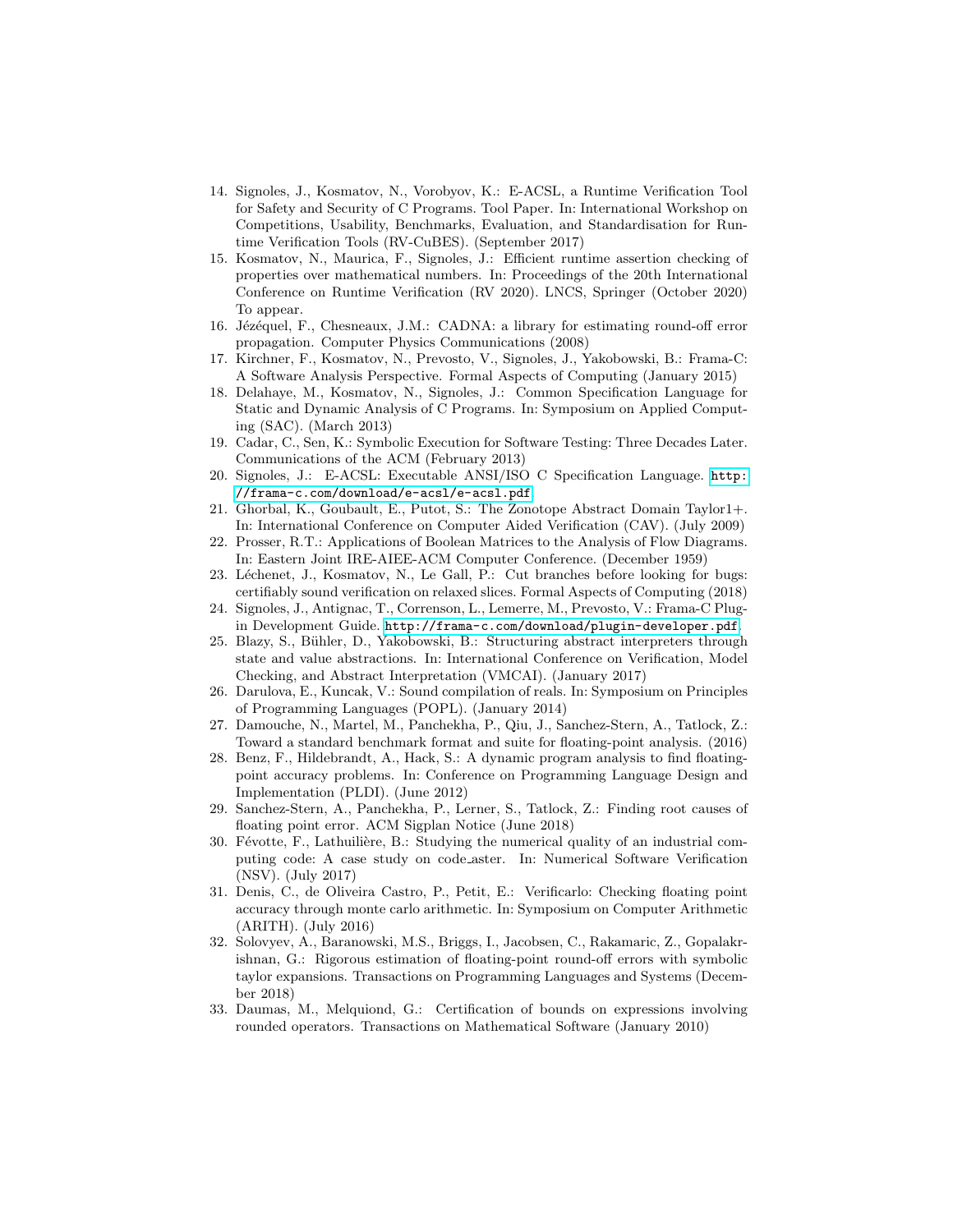- <span id="page-22-0"></span>34. Titolo, L., Muñoz, C.A., Feliú, M.A., Moscato, M.M.: Eliminating unstable tests in floating-point programs. In: Logic-Based Program Synthesis and Transformation (LOPTSR). (September 2018)
- <span id="page-22-1"></span>35. Titolo, L., Moscato, M., Mu˜noz, C.A.: Automatic generation and verification of test-stable floating-point code. arXiv e-prints (January 2020)
- <span id="page-22-2"></span>36. Damouche, N., Martel, M.: Salsa: An automatic tool to improve the numerical accuracy of programs. In: Automated Formal Methods, AFM@NFM. (May 2017)
- <span id="page-22-3"></span>37. Darulova, E., Izycheva, A., Nasir, F., Ritter, F., Becker, H., Bastian, R.: Daisy framework for analysis and optimization of numerical programs (tool paper). In: Tools and Algorithms for the Construction and Analysis of Systems - 24th International Conference, TACAS 2018, Held as Part of the European Joint Conferences on Theory and Practice of Software, ETAPS 2018, Thessaloniki, Greece, April 14-20, 2018, Proceedings, Part I. Volume 10805 of Lecture Notes in Computer Science., Springer (2018) 270–287
- <span id="page-22-4"></span>38. Magron, V., Constantinides, G.A., Donaldson, A.F.: Certified roundoff error bounds using semidefinite programming. ACM Trans. Math. Softw. 43(4) (2017) 34:1–34:31
- <span id="page-22-5"></span>39. Bard, J., Becker, H., Darulova, E.: Formally verified roundoff errors using SMTbased certificates and subdivisions. In: Formal Methods - The Next 30 Years - Third World Congress, FM 2019, Porto, Portugal, October 7-11, 2019, Proceedings. Volume 11800 of Lecture Notes in Computer Science., Springer (2019) 38–44
- <span id="page-22-6"></span>40. Nethercote, N., Seward, J.: Valgrind: A Framework for Heavyweight Dynamic Binary Instrumentation. In: Conference on Programming Language Design and Implementation (PLDI). (June 2007)
- <span id="page-22-7"></span>41. de Moura, L.M., Bjørner, N.: Z3: an efficient SMT solver. In: Tools and Algorithms for the Construction and Analysis of Systems, 14th International Conference, TACAS 2008, Held as Part of the Joint European Conferences on Theory and Practice of Software, ETAPS 2008, Budapest, Hungary, March 29-April 6, 2008. Proceedings. 337–340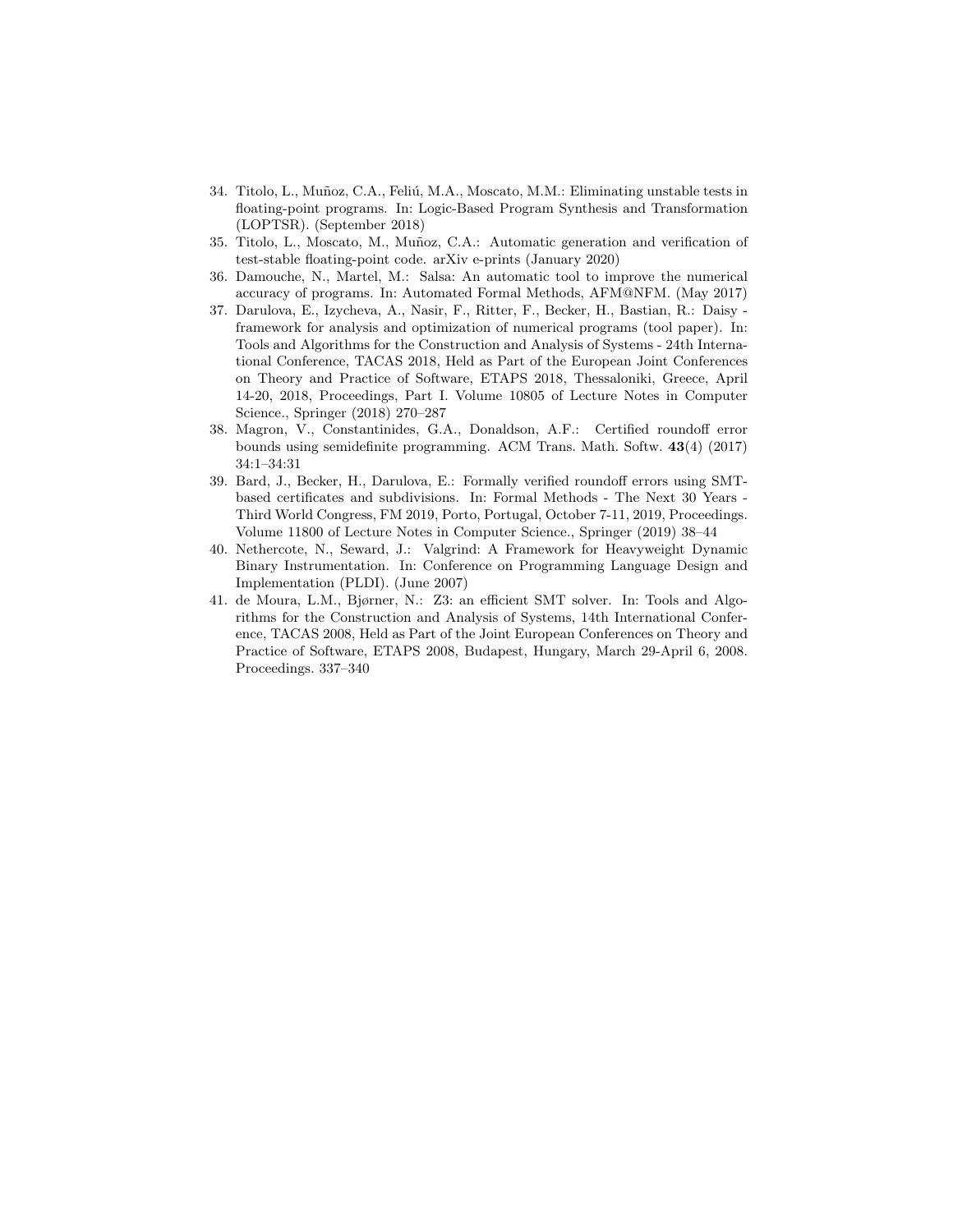## A Appendix: Supplementary Material

This appendix is added for convenience of the reviewers, not for publication.

#### A.1 Benchmarks Used in the Experiments

For convenience of the reviewers, we prepared an anonymized link to the source code of the benchmarks (except industrial ones) used in the experiments in this paper. They are (or will be soon) available at

#### [https://frama.link/benchs\\_fldlib\\_ase20](https://frama.link/benchs_fldlib_ase20)

#### A.2 Virtual Machine

For convenience of the reviewers, a virtual machine is (or will be soon) available at

#### [https://frama.link/vm\\_fldlib\\_ase20](https://frama.link/vm_fldlib_ase20)

This VM contains the benchmarks (except industrial ones) and the tools installed. It allows to reproduce the experiments and was tested with Virtual Box.

In case of a temporary access problem to the provided links, the reviewers can kindly contact the authors via the PC Chairs.

## A.3 An Example of Self-analyzing Code for a Function with two Conditionals

Figure [12](#page-25-0) provides a more complete example, similar to Fig. [5,](#page-9-0) but with two consecutive conditional statements. Again, the resulting Self-analyzing Code is a simplified pseudo-code version of the real code for RAI, but we hope it gives useful insights on the method.

In reality, in this specific case, FLDCompiler would create a separate splitmerge section for each conditional statement. In order to give a more interesting example (that is not too similar to Fig. [5\)](#page-9-0), we assume in this example that both conditional statements are in the same split-merge section.

The user can indeed adjust the split-merge directives manually, making one section instead of two consecutive sections. (This can sometimes increase analysis precision, since domain merging is done later on the path and fewer times. That is done at the cost of increasing the number of paths to analyze and analysis time.)

The split directive has two arguments, since x and y are read and can be modified by an execution of the section. For  $x$  it is obvious. In fact,  $y$  is also modified since it is involved in the condition on line 20 (and therefore, the Assume primitive on lines 14–15 in Figure [12b](#page-25-0) propagates constraints on y and therefore modifies  $y$ ). For simplicity, we did not detail this case in the simplified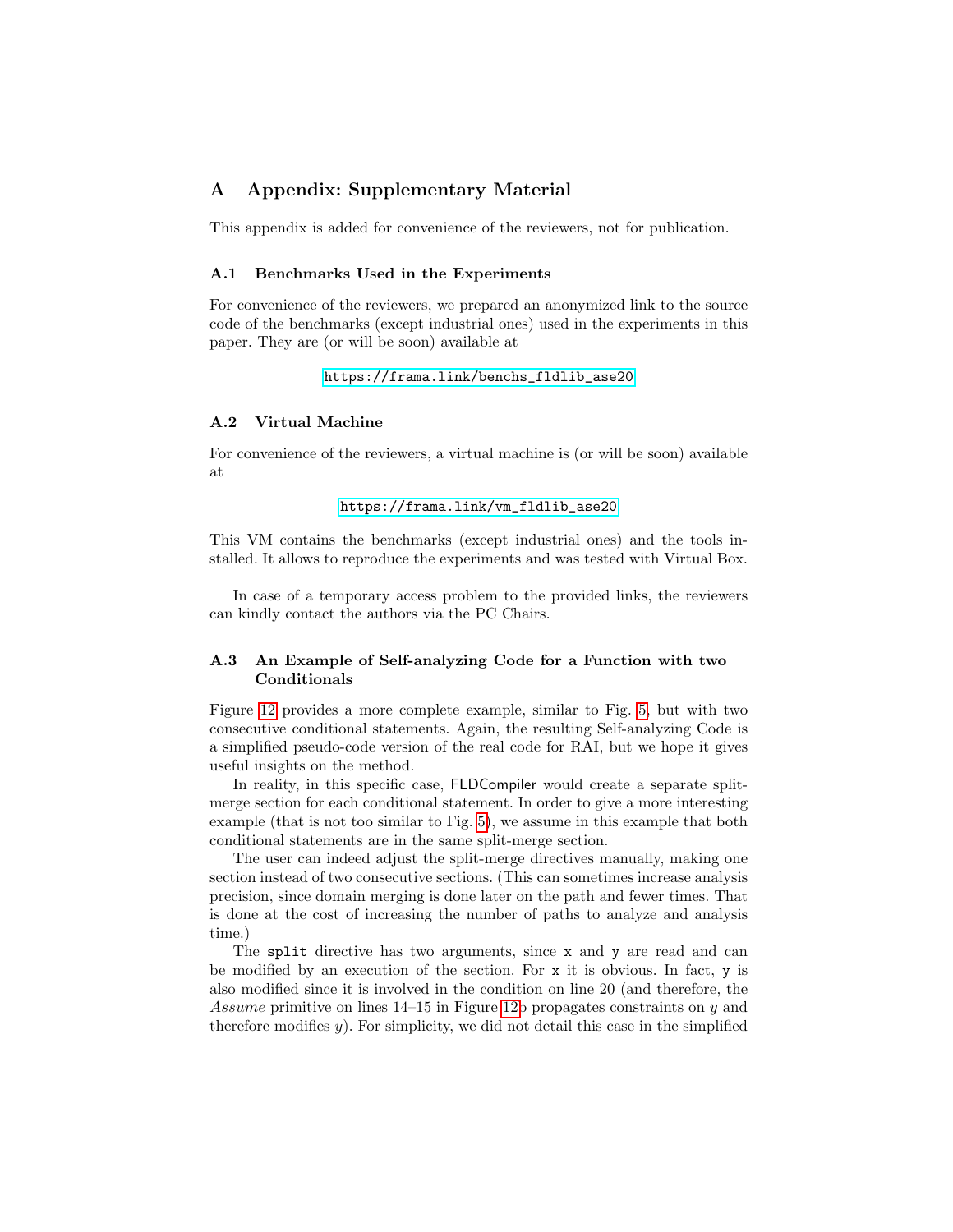presentation in Sec. [4.3,](#page-10-1) where, in fact, floating-point variables read in conditions inside a split-merge section must be also added into a split-list.

The merge directive has only one argument, since only x is used after the section and therefore must be merged.

## A.4 Complete Code of the Motivating Example Used in the Experiments

The complete code of the example (an interpolation function from Fig. [1,](#page-3-0) with various sizes of the table) used in the first set of experiments in Sec. [5,](#page-14-0) is given in Fig. [11.](#page-24-0) The table used in the experiments is present in the provided archive with the benchmarks.

We consider the whole interval of values in∈  $[0, n-1]$ . Notice that the preliminary knowledge of the table measures is not necessary to create the Self-analyzing Executable Code. Our RAI toolchain will soundly analyze the program for the concrete table read from a file in the beginning of its run.

```
1 #include "io.h" // load an external library
 2<br>3 static const int MAX_ARRAY_SIZE = 2000;
 4
5 double interpolate (double * tbl , int n , double in ) {
 6 double out ;
7 int idx = ( int ) in ; // truncation to an integer
 8 if (idx < 0 || idx >= n-1) // out-of-bound values<br>9 out = (idx < 0) ? tbl[0] : tbl[n-1];
10 else // computation from the two closest integer values<br>11 out = tbl[idx] + (in - idx) * (tbl[idx+1] - tbl[idx]);
12 return out;
13 }
14
15 int main (int argc, char* argv) {
16 io_double_array simple_array = io_read_array ( argv [1]);
17 int len = io_get_size ( simple_array );<br>18 double array [MAX ARRAY SIZE]:
     double array [MAX_ARRAY_SIZE];
19 for (int i = 0; i < len; ++i)
20 array [i] = io_get_array_value ( simple_array , i );
21
22 double in = io_get_dynamic_value_in_interval (0, n-1, -1e-5, 1e-5);
23 // assume 'in' in the interval [0, n-1] with error in [-1e-5, 1e-5]:
24 /*@ assert accuracy_enlarge_dval_err(in, 0, n-1, -1e-5, 1e-5); */<br>25 double res = interpolate(arrav. len. in):
25 double res = interpolate (array, len, in);<br>26 /*0 assert dorint (res): */
26 /*@ assert dprint (res); */<br>27 io close arrav (& simple arr
     io_close_array (& simple_array);
28 return 0;
29 }
```
Fig. 11: The complete code of the motivating example with an interpolation table used in the experiments in Sec. [5,](#page-14-0) of Fig. [10.](#page-16-0)